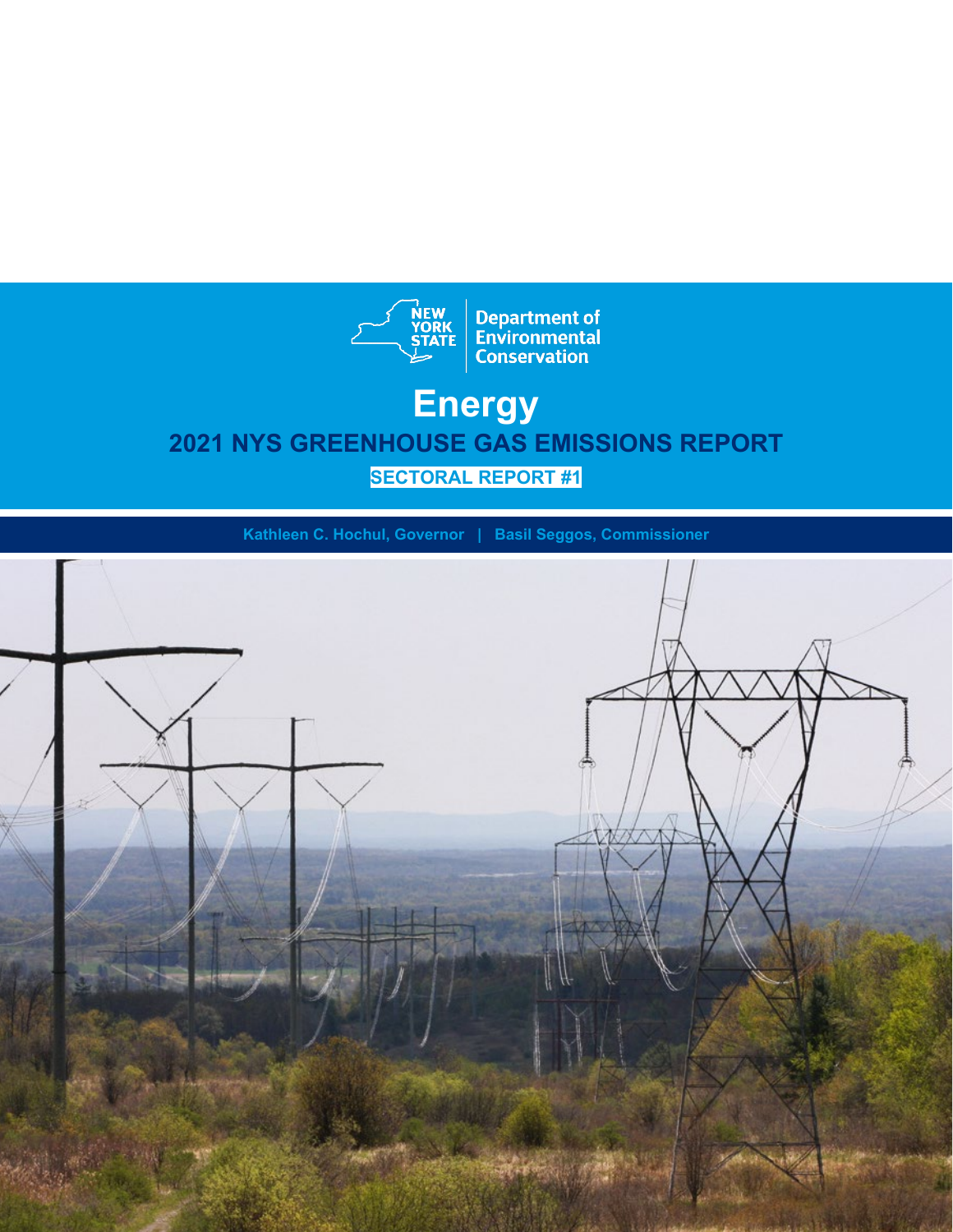# **Table of Contents**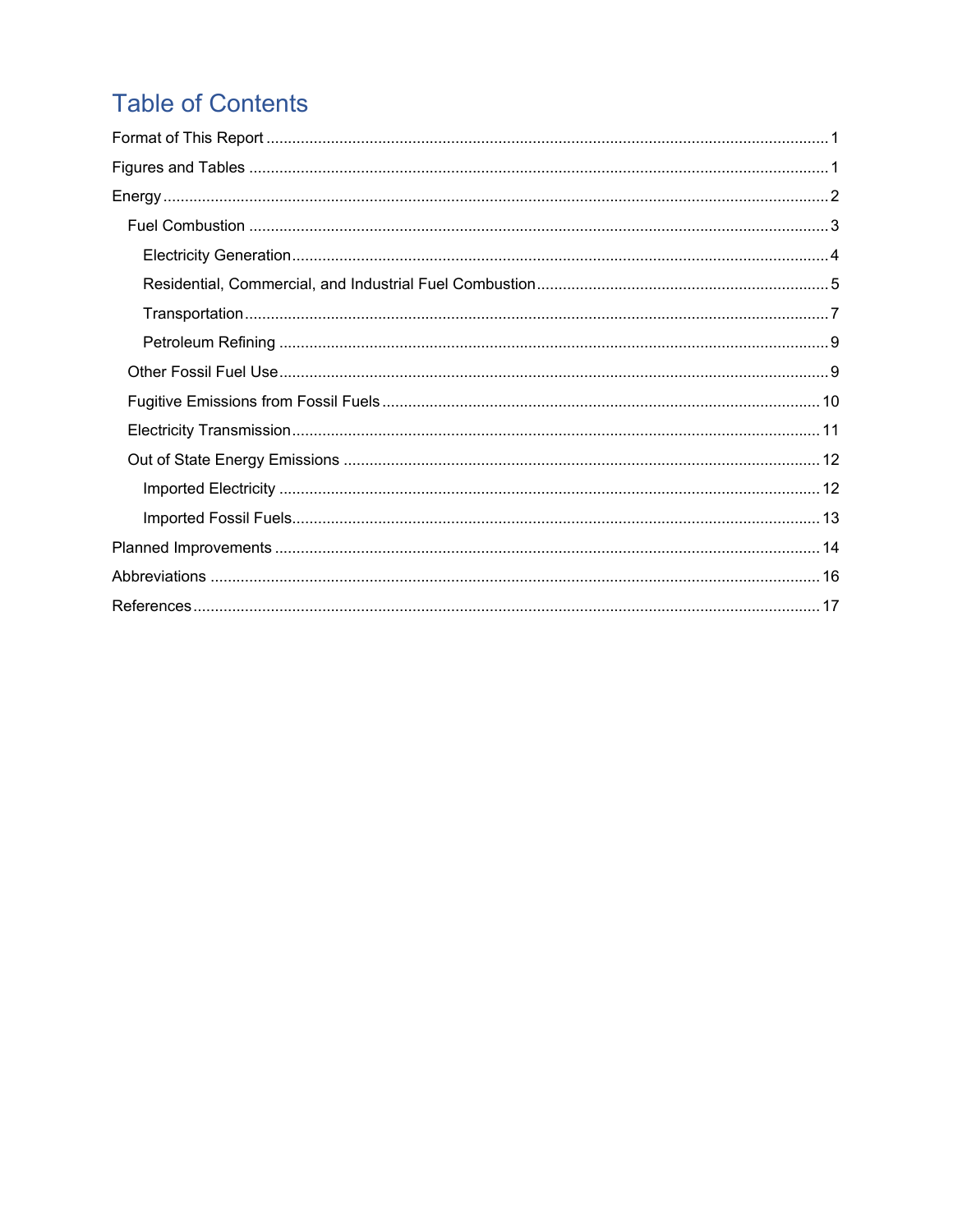# <span id="page-2-0"></span>Format of This Report

This sectoral report provides a detailed explanation of methods, data, and trends for the energy sector. The accounting used in this sectoral report follows the requirements of the Climate Leadership and Community Protection Act (CLCPA) and is in alignment with the 6 NYCRR Part 496 regulation, "Statewide GHG Emission Limits." This includes the use of a 20-Year Global Warming Potential metric provided in the Intergovernmental Panel on Climate Change (IPCC) Fifth Assessment Report (IPCC 2013). The organization of this report and specific methodologies are based on guidelines from the IPCC Taskforce on National Greenhouse Gas Inventories (or "IPCC guidelines") as applied in the U.S. national greenhouse gas emissions report (IPCC 2006 and 2019, EPA 2021a). The accompanying *Summary Report* provides a comparison with other accounting methods, including by economic sector or using conventional accounting formats. DEC also intends to provide emission values for all years via the Open Data NY platform.

# <span id="page-2-1"></span>Figures and Tables

| Table SR1.4 Fuel Combustion Emissions by Fuel Category, 1990-2019 (mmt CO2e GWP20)4                         |  |
|-------------------------------------------------------------------------------------------------------------|--|
| Table SR1.5 Electricity Emissions by Fuel Type, 1990-2019 (mmt CO <sub>2</sub> e GWP20)5                    |  |
|                                                                                                             |  |
|                                                                                                             |  |
| Table SR1.7 RCI Fuel Combustion Emissions by Fuel Type, 1990-2019 (mmt CO <sub>2</sub> e GWP20)7            |  |
|                                                                                                             |  |
| Table SR1.9 Transportation Emissions by Fuel Type, 1990-2019 (mmt CO <sub>2</sub> e GWP20)                  |  |
|                                                                                                             |  |
| Table SR1.11 Emissions from Other Uses by Fuel Type, 1990-2019 (mmt CO <sub>2</sub> e GWP20) 10             |  |
| Table SR1.12 Oil and Gas Fugitive Emissions, 1990-2019 (mmt CO <sub>2</sub> e GWP20) 11                     |  |
| Table SR1.13 Electricity Transmission SF <sub>6</sub> Emissions, 1990-2019 (mmt CO <sub>2</sub> e GWP20) 12 |  |
|                                                                                                             |  |
| Table SR1.15 Imported Fossil Fuel Emissions by Fuel Type, 1990-2019 (mmt CO2e GWP20) 14                     |  |
| Table SR1.16 Excluded Emissions by Fuel Type, 1990-2019 (mmt CO <sub>2</sub> e GWP20) 14                    |  |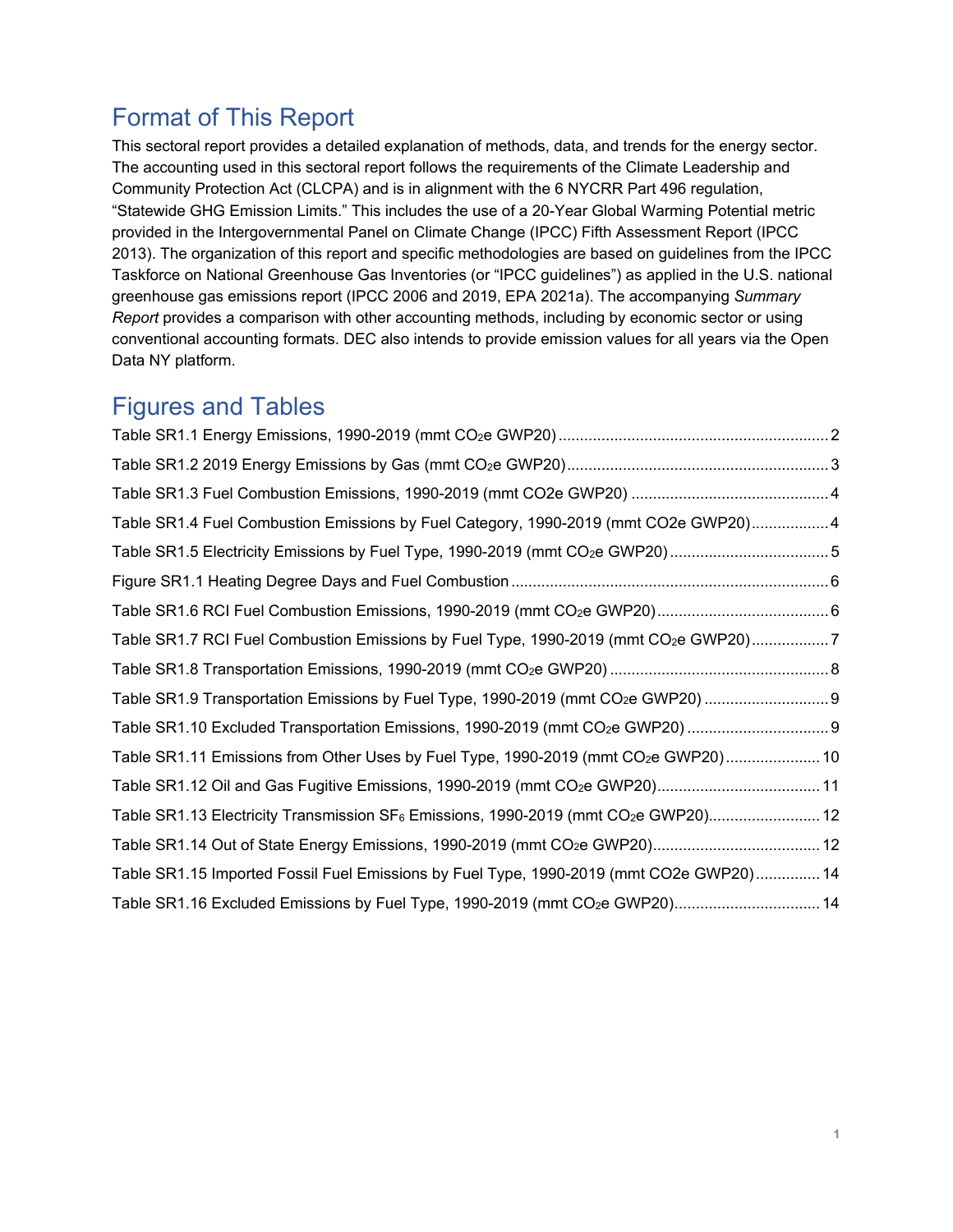# <span id="page-3-0"></span>**Energy**

This sectoral report provides information on greenhouse gas emissions associated with the energy system. Most emissions in the energy sector are from the combustion of fuels (Table SR1.1). This report also describes emissions within New York State from other uses of fossil fuels (such as for asphalt), the leakage of emissions in the oil and gas system (or fugitive emissions), and the use of greenhouse gases in electricity transmission. The CLCPA also requires that this report include emissions that occur outside of the state that are associated with imported electricity and imported fossil fuels. These emissions are not typically included in governmental greenhouse gas emission reports or the IPCC guidelines. Finally, one additional source of emissions is provided as an informational item. Per IPCC guidelines, the portion of transportation fuels used for international transport, or bunker fuels, has been excluded from emission totals ("Excluded Transportation", Table SR1.1).

The energy system is the primary source of greenhouse gas emissions in New York (Table SR1.1). In 2019, total energy emissions were 289.58mmt CO2e or 76% of statewide gross emissions and over 80% of net emissions, when measured using CLCPA accounting. This represents a 15% reduction in gross emissions since 1990. The majority of emissions were from either fuel combustion (59% of energy and 45% of total emissions) or were associated with the importing of those fuels or electricity (36% of energy and 27% of total emissions). The trend in Energy emissions over time is the same as that seen in nationally, with an initial increase in emission from 1990 through the mid-2000's and then a decline thereafter (EPA, 2021a). Further information on the relative contribution of the different emission sources within the energy sector are described in the sections below. The accompanying *Summary Report* provides a breakdown of these sources by economic sector as was used for the New York State Climate Action Council Draft Scoping Plan.

| <b>Emission Category</b>                    | 1990   | 2005   | 2015   | 2016   | 2017   | 2018   | 2019   |
|---------------------------------------------|--------|--------|--------|--------|--------|--------|--------|
| <b>Fuel Combustion</b>                      | 216.73 | 227.80 | 183.78 | 172.98 | 165.36 | 174.84 | 171.45 |
| <b>Other Fossil Fuel Use</b>                | 1.56   | 2.26   | 1.46   | 1.33   | 1.29   | 1.19   | 0.93   |
| <b>Fugitive Emissions</b>                   | 17.41  | 20.68  | 15.83  | 15.11  | 14.64  | 14.19  | 14.22  |
| <b>Electricity Transmission</b>             | 4.02   | 1.61   | 0.17   | 0.15   | 0.14   | 0.13   | 0.13   |
| Out of State Energy<br>Emissions*           | 100.33 | 132.20 | 119.77 | 114.09 | 102.83 | 107.50 | 102.85 |
| <b>Gross Total</b>                          | 340.05 | 384.56 | 321.01 | 303.66 | 284.25 | 297.84 | 289.58 |
| % of Statewide Gross Total                  | 84.5%  | 83.9%  | 78.7%  | 77.5%  | 76.2%  | 76.8%  | 76.3%  |
| <b>Net Total</b>                            | 333.23 | 375.82 | 309.92 | 293.38 | 274.15 | 287.17 | 278.76 |
| % of Statewide Net Total                    | 92.4%  | 90.1%  | 84.5%  | 83.4%  | 82.4%  | 82.8%  | 82.3%  |
| <b>Excluded Transportation</b><br>Emissions | 15.37  | 13.89  | 21.25  | 21.08  | 21.02  | 20.13  | 19.31  |

#### <span id="page-3-1"></span>Table SR1.1 Energy Emissions, 1990-2019 (mmt CO<sub>2</sub>e GWP20)

\*Not an IPCC Category; Note: Totals may not sum due to independent rounding.

The primary greenhouse gas emitted by the energy sector is carbon dioxide  $(CO<sub>2</sub>)$  for 75% of energy emissions (Table SR1.2). Under the IPCC guidelines for national governments, the CO<sub>2</sub> produced by burning biogenic or plant-based fuels is reported but treated separately from other anthropogenic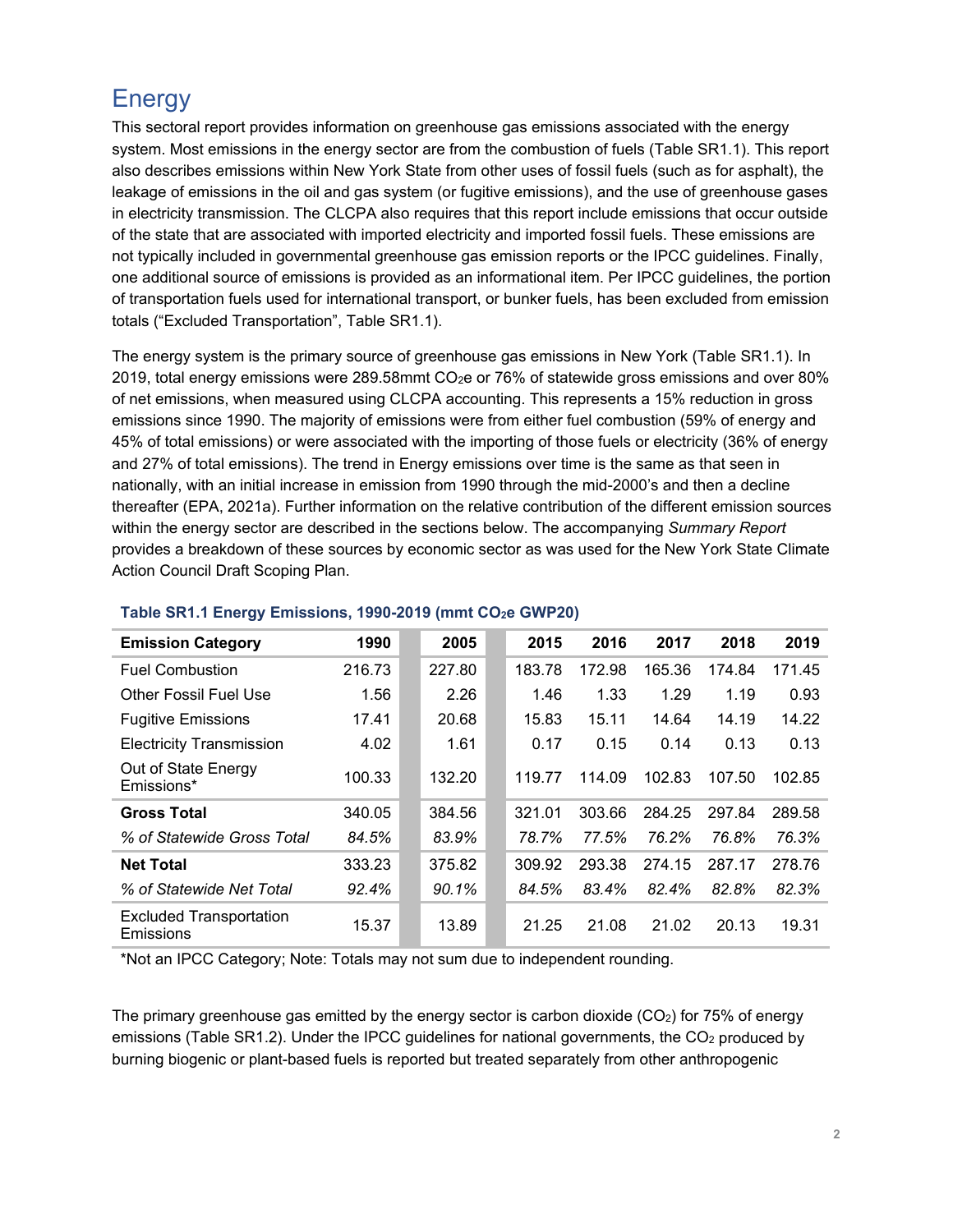emissions. The same practice is applied in this report.<sup>[1](#page-4-2)</sup> In this report, biogenic sources of  $CO<sub>2</sub>$  are included in gross emission totals but omitted in net totals. A small fraction of the fuels used in New York are currently biogenic, so biogenic fuel emissions are much lower than fossil fuel emissions.

The second most common greenhouse gas is methane  $\text{CH}_4$ : 25% of energy emissions), primarily from leakage or intentional venting in the oil and gas system in New York and through the fuel system. Notably, 78% of energy sector methane is associated with out-of-state sources. Nitrous oxide ( $N_2O$ ) is also a byproduct of fuel combustion, but at a lower emission rate than the gases above. Finally, the major source of sulfur hexafluoride  $(SF_6)$  globally is as an insulating gas in electricity transmission and distribution equipment, but it's leakage rate in New York declined significantly since the 1990's.

| <b>Emission Category</b>        | CO <sub>2</sub> | <b>Biogenic</b><br>CO <sub>2</sub> | CH <sub>4</sub> | N <sub>2</sub> O | SF <sub>6</sub> |
|---------------------------------|-----------------|------------------------------------|-----------------|------------------|-----------------|
| <b>Fuel Combustion</b>          | 157.85          | 10.82                              | 2.02            | 0.76             | na              |
| <b>Other Fossil Fuel Use</b>    | 0.93            | na                                 | na              | na               | na              |
| <b>Fugitive Emissions</b>       | 0.17            | na                                 | 14.05           | ÷                | na              |
| <b>Electricity Transmission</b> | na              | na                                 | na              | na               | 0.13            |
| Out of State Energy Emissions*  | 46.31           | $\ddot{}$                          | 56.39           | 0.16             | na              |
| <b>Gross Total</b>              | 205.25          | 10.82                              | 72.46           | 0.92             | 0.13            |

#### <span id="page-4-1"></span>Table SR1.2 2019 Energy Emissions by Gas (mmt CO<sub>2</sub>e GWP20)

\* Not an IPCC Category; "+" less than 0.01mmt; "na" not applicable; Note: Totals may not sum due to independent rounding.

# <span id="page-4-0"></span>Fuel Combustion

This IPCC category represents emissions associated with the burning of fossil and biogenic fuels. Fuel combustion is the largest source of greenhouse gas emissions in the state. This includes fuels combusted for electricity, transportation, and heating in residential, commercial, and industrial buildings in New York (Table SR1.3). Petroleum refining, which existed in the state until 1991, represented a source of fuel combustion emissions in the 1990 baseline year, but it is not an emission source currently.

NYSERDA (2021a) is a technical supplement that is citied throughout this report and provides additional information on data and methods used in this section. Unless otherwise noted, the Energy Information Administration State Energy Data System (EIA SEDS) was used as the primary data source for the fuel combustion analysis and this section of the report is organized to align with that dataset. The EIA SEDS is the authoritative source of information on the nationwide transmission of fuels, and it aligns with the EPA's national greenhouse gas emissions report (EPA 2021a). However, there are minor differences in how emission sources are organized in the IPCC guidelines. For example, industrial fuel combustion includes emission sources from industries that the IPCC guidelines split across multiple subcategories.

The most significant trend in fuel combustion emissions since 1990 was a 65% reduction from the electricity sector (Table SR1.3). However, another major source of emissions is the transportation sector, in which emissions grew 16% from 1990 to 2019 and represented 45% of fuel combustion emissions in

<span id="page-4-2"></span><sup>1</sup> Per 6 NYCRR Part 496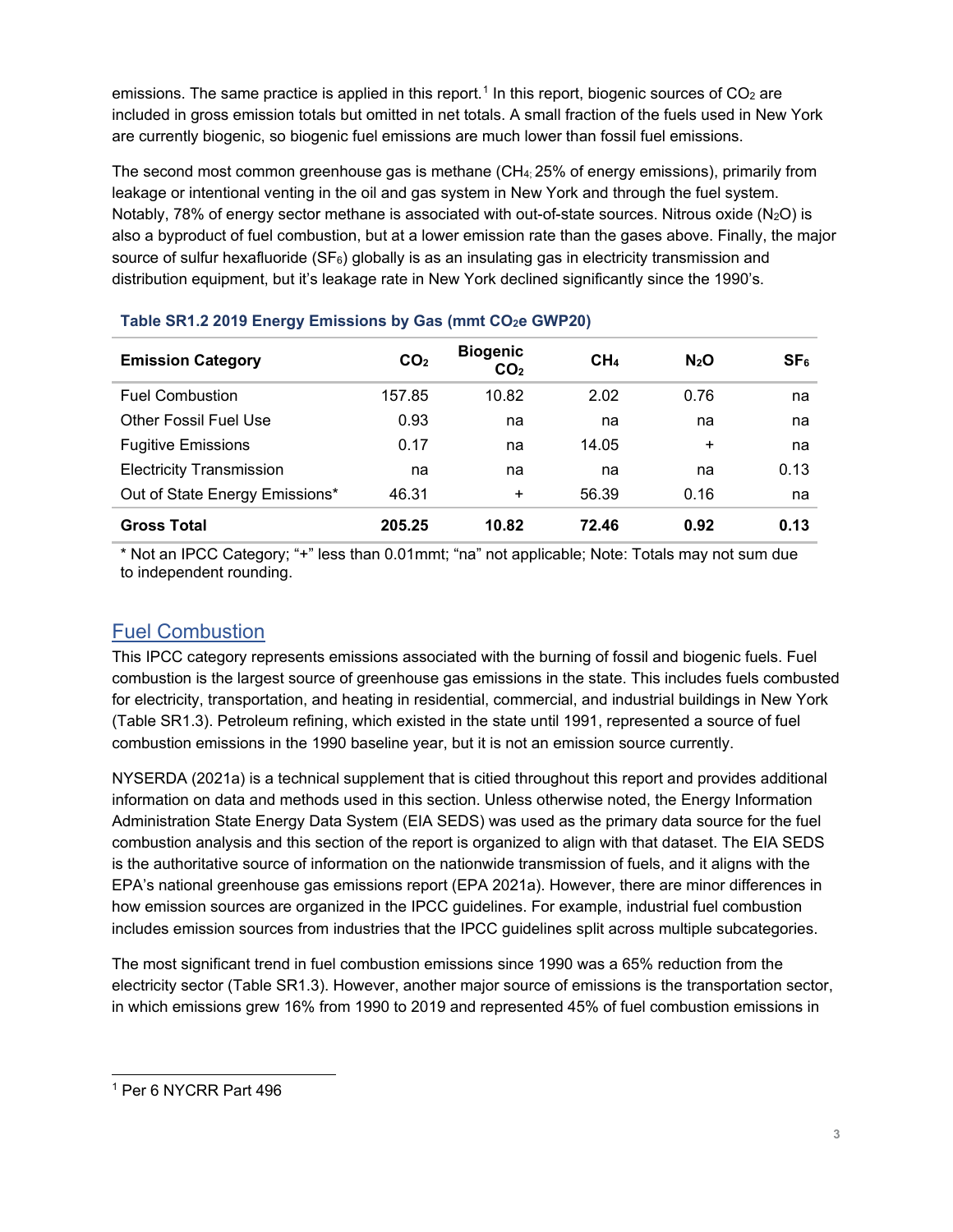2019. The second largest source of emissions is the use of fuels in residential buildings, such as for heating and cooking, followed by commercial fuel use and electricity generation.

| <b>Emission Category</b>  | 1990   | 2005   | 2015   | 2016   | 2017   | 2018   | 2019   |
|---------------------------|--------|--------|--------|--------|--------|--------|--------|
| <b>Electric Power</b>     | 63.63  | 56.22  | 29.90  | 28.58  | 22.94  | 25.17  | 22.12  |
| Residential               | 39.18  | 46.44  | 40.54  | 34.90  | 35.42  | 41.31  | 40.72  |
| Commercial                | 27.24  | 29.93  | 22.66  | 21.53  | 21.86  | 23.01  | 22.70  |
| Industrial                | 20.75  | 13.71  | 9.42   | 9.27   | 8.90   | 9.17   | 9.18   |
| Transportation            | 65.91  | 81.51  | 81.26  | 78.70  | 76.24  | 76.18  | 76.73  |
| <b>Petroleum Refining</b> | 0.01   | no     | no     | no     | no     | no     | no     |
| <b>Gross Total</b>        | 216.73 | 227.80 | 183.78 | 172.98 | 165.36 | 174.84 | 171.45 |

#### <span id="page-5-1"></span>**Table SR1.3 Fuel Combustion Emissions, 1990-2019 (mmt CO2e GWP20)**

"no" not occurring; Note: Totals may not sum due to independent rounding.

The majority of fuel combustion emissions in 2019 were from the burning of petroleum fuels, which is unsurprising as these are the main fuels used in transportation (Table SR1.4, SR1.9). However, emissions from the combustion of petroleum fuels had declined 28% since 1990, while emissions from natural gas increased nearly 50%. Emissions from the combustion of coal declined 96%.

| <b>Fuel Category</b>   | 1990   | 2005   | 2015   | 2016   | 2017   | 2018   | 2019   |
|------------------------|--------|--------|--------|--------|--------|--------|--------|
| <b>Petroleum Fuels</b> | 127.44 | 135.13 | 97.91  | 92.20  | 88.85  | 91.68  | 91.54  |
| <b>Natural Gas</b>     | 47.59  | 58.98  | 74 27  | 71.06  | 67.88  | 74.09  | 70.87  |
| Coal                   | 33.60  | 23.95  | 3.54   | 2.54   | 1.56   | 1.37   | 1.30   |
| Wood                   | 8.09   | 9.75   | 8.06   | 7.19   | 7.06   | 7.70   | 7.73   |
| <b>Gross Total</b>     | 216.73 | 227.80 | 183.78 | 172.98 | 165.36 | 174.84 | 171.45 |

#### <span id="page-5-2"></span>**Table SR1.4 Fuel Combustion Emissions by Fuel Category, 1990-2019 (mmt CO2e GWP20)**

Note: Totals may not sum due to independent rounding.

#### <span id="page-5-0"></span>Electricity Generation

This category addresses emissions from facilities whose primary activity is to generate electricity that will be transmitted via the electricity grid. Per IPCC guidelines, this category does not include electricity generated for local use, or distributed sources of generation such as industrial facilities or combined heat and power (CHP) facilities (a form of industrial fuel combustion). Although some excess portion of electricity may be shared with the electricity grid, that is not the main function of these emission sources. Instead, all emissions associated with on-site combustion of fuels is covered in the Residential, Commercial, and Industrial Fuel Combustion section below. Additionally, this section focuses on emission sources located within New York. Emissions resulting from Imported Electricity are described in a separate section below.

The mix of fuels used to generate electricity in New York has changed over time. For the 1990-2019 timeseries, these fuels included coal, distillate fuel oil, natural gas, petroleum coke, residual fuel oil, and wood. Additional information on the sources of fuels used in New York can be found in the annual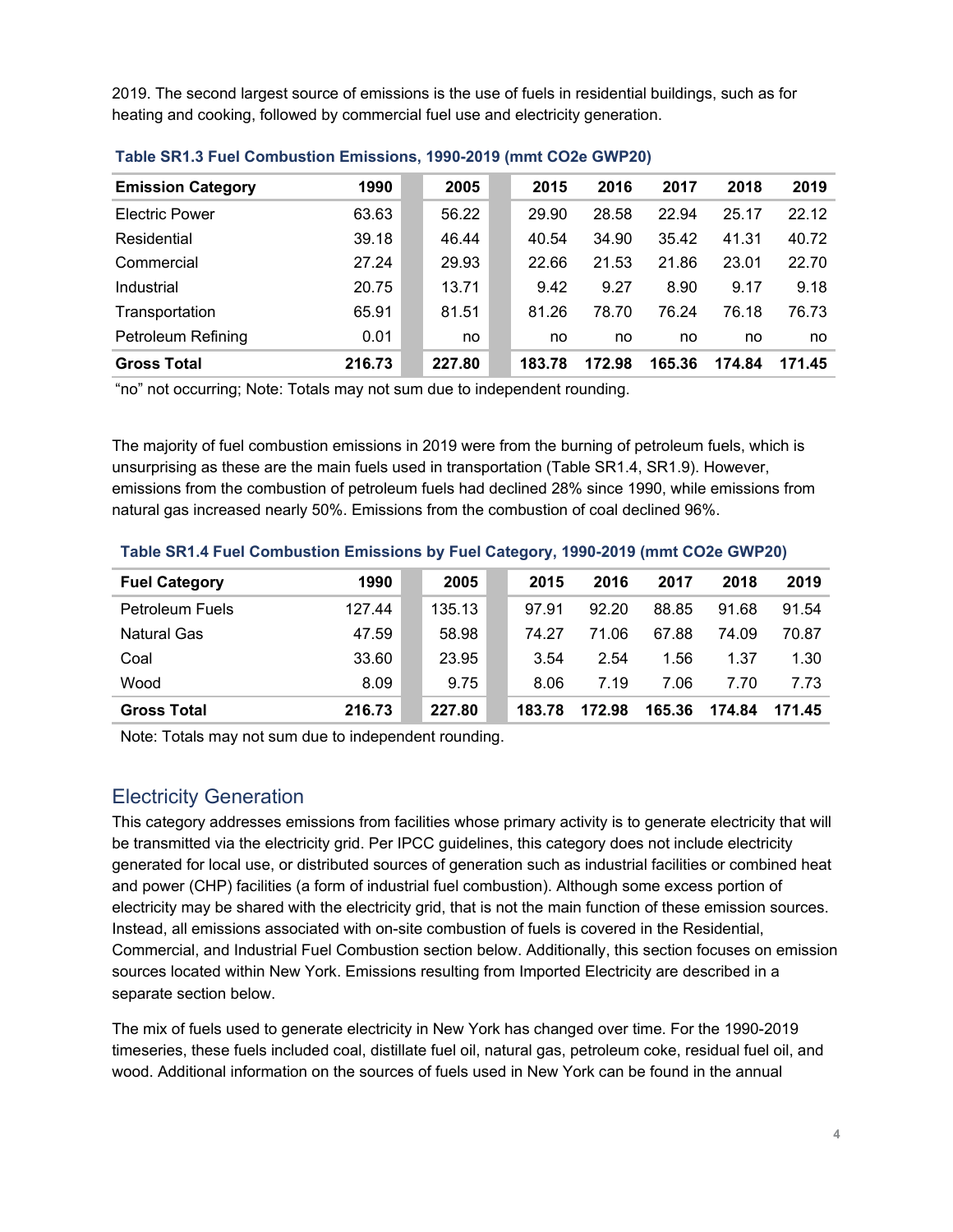NYSERDA "Patterns and Trends" report and NYISO "Gold Book" and "Power Grid" reports (e.g., NYSERDA 2021c, NYISO 2021a and b).

## *Methodology*

Emissions from fuel combustion are generally estimated by applying standard emission factors to the volume or energy content (BTUs) of fuels used in each sector. An alternative approach would be to summarize data that may be reported by facilities as part of state or federal air pollution regulations, however these data sources do not cover all sources or gases for the full 1990-2019 timeseries. For this report, annual BTUs of fuel consumed were taken from the EIA SEDs dataset and emission factors for CO2, CH4, and N2O were from the EPA (NYSERDA 2021a, EPA 2021a Table A-32).

# *Results*

The most significant emission reduction in this report was the decrease in fuel combustion emissions in the electricity sector, by 65% (Table SR1.3). This is related to the transition away from fuels with higher combustion emissions to those with lower combustion emissions; as natural gas usage has increased, the use of coal and petroleum fuels such as residual fuel oil has declined (Table SR1.5). As described in NYSERDA (2021a), the emissions from the extraction, processing, transmission, and distribution of these fuels have not followed the same pattern. Note, according to the SEDS dataset, petroleum coke was not a source of fuel prior to 1996 or after 2011.

| <b>Emission Category</b> | 1990  | 2005  | 2015  | 2016  | 2017  | 2018  | 2019  |
|--------------------------|-------|-------|-------|-------|-------|-------|-------|
| Coal                     | 25.04 | 20.60 | 2.12  | 1.51  | 0.61  | 0.68  | 0.46  |
| Distillate Fuel          | 0.47  | 0.69  | 0.36  | 0.15  | 0.11  | 0.34  | 0.16  |
| <b>Natural Gas</b>       | 12.59 | 16.52 | 25.80 | 25.82 | 21.09 | 22.72 | 20.73 |
| Petroleum Coke           | no    | 1.33  | no    | no    | no    | no    | no    |
| <b>Residual Fuel</b>     | 25.45 | 16.59 | 0.92  | 0.30  | 0.30  | 0.76  | 0.17  |
| Wood                     | 0.07  | 0.49  | 0.70  | 0.80  | 0.83  | 0.67  | 0.60  |
| <b>Gross Total</b>       | 63.63 | 56.22 | 29.90 | 28.58 | 22.94 | 25.17 | 22.12 |

#### <span id="page-6-1"></span>**Table SR1.5 Electricity Emissions by Fuel Type, 1990-2019 (mmt CO2e GWP20)**

"+" less than 0.01mmt; "no" not applicable; Note: Totals may not sum due to independent rounding.

# <span id="page-6-0"></span>Residential, Commercial, and Industrial Fuel Combustion

This sectoral category includes emissions from the combustion of fuels in residential, commercial, and industrial buildings such as for space heating, cooking, and industrial processes. Based on the EIA SEDS data, the types of fuels used from 1990 to 2019 in residential and commercial buildings in New York included coal, distillate fuel oil, kerosene, liquefied petroleum gas (LPG), natural gas, residual fuel oil, and wood. Industrial fuels included coal, distillate fuel oil, kerosene, LPG, natural gas, petroleum coke, residual fuel oil, special naphthas, and wood. Additional information on the sources of fuels used in New York can be found in the annual NYSERDA "Patterns and Trends" report (e.g., NYSERDA 2021c).

# *Methodology*

The method used to estimate emissions from fuel combustion in buildings is the same as that used for electricity generation. Annual BTUs of fuel consumed were gathered from the EIA SEDs dataset and emission factors for CO<sub>2</sub>, CH<sub>4</sub>, and N<sub>2</sub>O were from the EPA (NYSERDA 2021a). Distillate fuel oil emission factors were applied to kerosene and natural gas emission factors were applied to LPG. One notable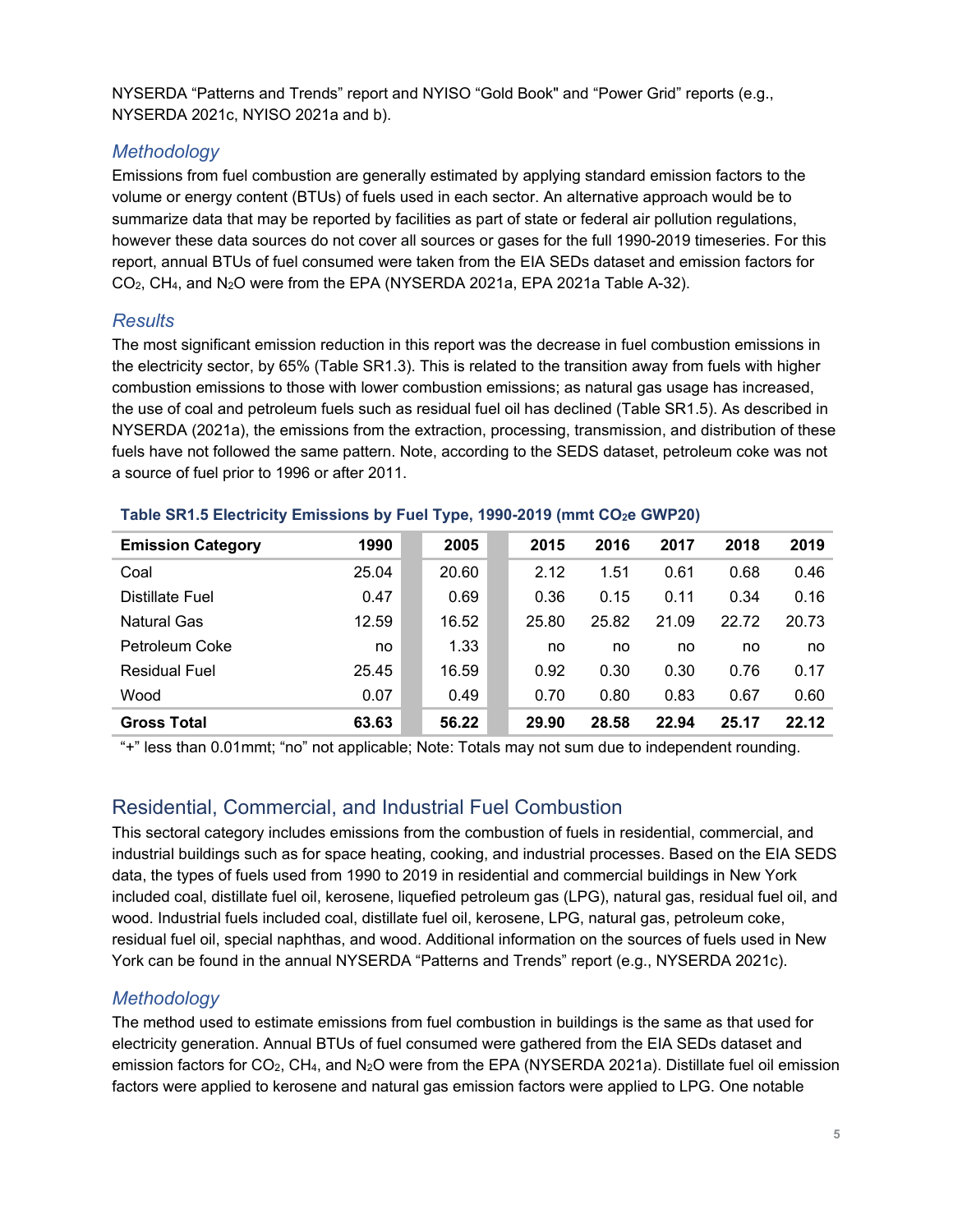aspect of this analysis is that when using the EIA SEDS dataset, states must also consider the volume of fuels that were not combusted but used for other purposes, as described in the Other Uses of Fossil Fuels section below.

#### *Results*

It is important to review long term trends when considering changes in fuel combustion emissions associated with space heating because interannual changes are heavily influenced by seasonal weather patterns in addition to economic trends and technological change. In particular, residential fuel combustion in a given year is affected by the severity of weather in the cold seasons. Figure SR1.1 compares residential fuel combustion emissions to the number of heating degree days in New York State, or the total number of degrees that the daily average temperature fell below 65° F in that year. $^{\rm 2}$  $^{\rm 2}$  $^{\rm 2}$ 



<span id="page-7-0"></span>**Figure SR1.1 Heating Degree Days and Fuel Combustion**

When comparing 1990 emission levels to emissions in recent years (or 2015-2019), fuel combustion emissions in the Residential Commercial and Industrial (RCI) sources were 17-25% lower overall (Table SR1.6). However, the largest portion of emissions is from residential fuel combustion, which was up to 5% higher in recent years compared to 1990. Commercial fuel combustion levels were 16% below 1990 and industrial fuel combustion levels were 56% below 1990 levels, likely in part to the decline in manufacturing over this time period.

| <b>Emission Category</b> | 1990  | 2005  | 2015  | 2016  | 2017  | 2018  | 2019  |
|--------------------------|-------|-------|-------|-------|-------|-------|-------|
| Residential              | 39.18 | 46.44 | 40.54 | 34.90 | 35.42 | 41.31 | 40.72 |
| Commercial               | 27.24 | 29.93 | 22.66 | 21.53 | 21.86 | 23.01 | 22.70 |
| Industrial               | 20.75 | 13.71 | 9.42  | 9.27  | 8.90  | 9.17  | 9.18  |
| <b>Gross Total</b>       | 87.18 | 90.08 | 72.63 | 65.70 | 66.18 | 73.48 | 72.60 |

#### <span id="page-7-1"></span>**Table SR1.6 RCI Fuel Combustion Emissions, 1990-2019 (mmt CO2e GWP20)**

Note: Totals may not sum due to independent rounding.

NYSERDA Monthly Cooling and Heating Degree Day Data

<span id="page-7-2"></span><sup>2</sup> Available at https://www.nyserda.ny.gov/about/publications/ea-reports-and-studies/weatherdata/monthly-cooling-and-heating-degree-day-data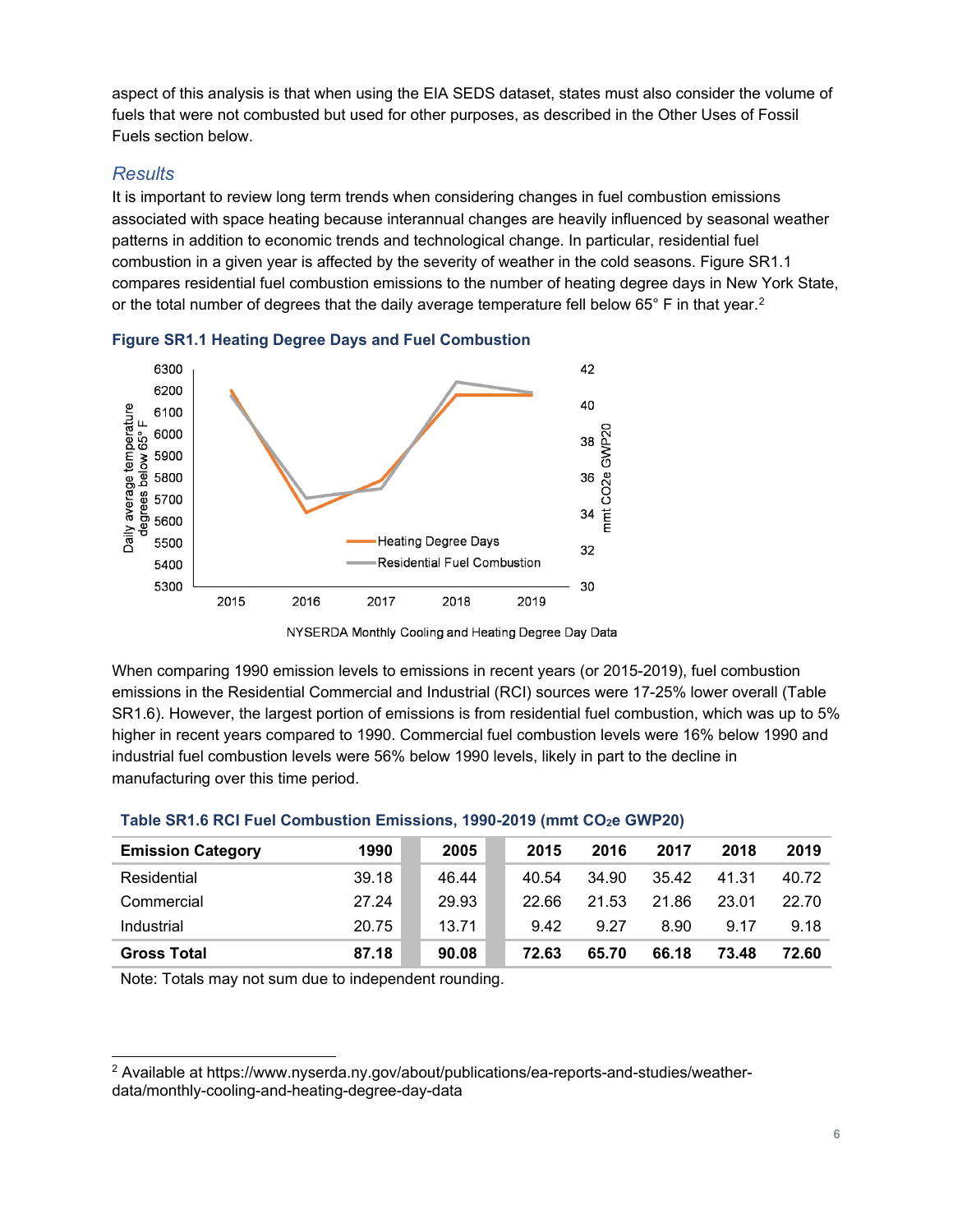As in the case of the electricity sector, there has been a transition in the RCI energy sectors away from fuels with higher combustion emissions (Table SR1.7). While combustion emissions from natural gas increased 40%, emissions of all other fuels decreased 54%.

| <b>Emission Category</b> | 1990  | 2005  | 2015  | 2016  | 2017  | 2018  | 2019  |
|--------------------------|-------|-------|-------|-------|-------|-------|-------|
| Coal                     | 8.56  | 3.35  | 1.42  | 1.03  | 0.96  | 0.69  | 0.84  |
| <b>Distillate</b>        | 21.79 | 24.52 | 13.96 | 10.78 | 10.28 | 12.19 | 12.20 |
| <b>Natural Gas</b>       | 34.73 | 41.73 | 46.49 | 43.67 | 45.34 | 49.85 | 48.69 |
| Wood                     | 8.02  | 9.25  | 7.35  | 6.38  | 6.23  | 7.03  | 7.13  |
| Other                    | 14.07 | 11.23 | 3.40  | 3.84  | 3.37  | 3.73  | 3.73  |
| <b>Gross Total</b>       | 87.18 | 90.08 | 72.63 | 65.70 | 66.18 | 73.48 | 72.60 |

<span id="page-8-1"></span>**Table SR1.7 RCI Fuel Combustion Emissions by Fuel Type, 1990-2019 (mmt CO2e GWP20)**

Note: Totals may not sum due to independent rounding.

#### <span id="page-8-0"></span>**Transportation**

Emissions from the transportation sector are distinguished from other sources of fuel combustion emissions in that they are predominantly emitted by mobile sources (sources that can be moved). Road transportation comprises the largest subcategory of emissions and includes passenger cars and trucks, commercial light-duty trucks, motorcycles, buses, and heavy-duty trucks. Non-road transportation sources include aviation, marine, and rail as well as equipment used in agriculture, construction, landscaping, or recreation. The IPCC guidelines also include emissions associated with the operation of oil and natural gas pipelines and distribution. In this report, the leakage of emissions in this infrastructure is described below in the Fugitive Emissions section.

Transportation fuels used in New York for 1990-2019 included motor gasoline, diesel, compressed natural gas (CNG), and blended biofuels (ethanol and biodiesel). Emissions of gasoline and diesel blended with biofuels are reported together with the fossil fuel, and the biogenic  $CO<sub>2</sub>$  accounted for separately. One key aspect of transportation emissions accounting relates to the treatment of fuels used for international transport, or bunker fuels (Table SR1.10). The current report follows the IPCC guidance and focuses on fuels used for domestic transportation and so only considers fuels used for trips that start in New York and whose destination is within the United States.

#### *Methodology*

Non-Road Transportation: Non-road emission sources were estimated using fuel volume data from EIA SEDS and emission factors from the EPA, with minor adjustments as described in NYSERDA (2021a). A key exception is the analysis of aviation emissions which is based on a combination of SEDS fuel volumes and information from the Bureau of Transportation Statistics. This approach enables New York to include fuel volumes that the EIA SEDS dataset allocates to neighboring states as well as distinguish between domestic and international flights. As described above, emissions from international flights were excluded from emission totals, but were provided as an informational item. Additionally, it is not possible at this time to determine the portion of marine residual and distillate fuels that are not bunker fuels, i.e., not used for ocean-going trips. So, these fuels were all treated as bunker fuels and excluded from the analysis (a total of 0.73mmt CO2e). This may be reassessed in future reports if new data are made available (see Planned Improvements).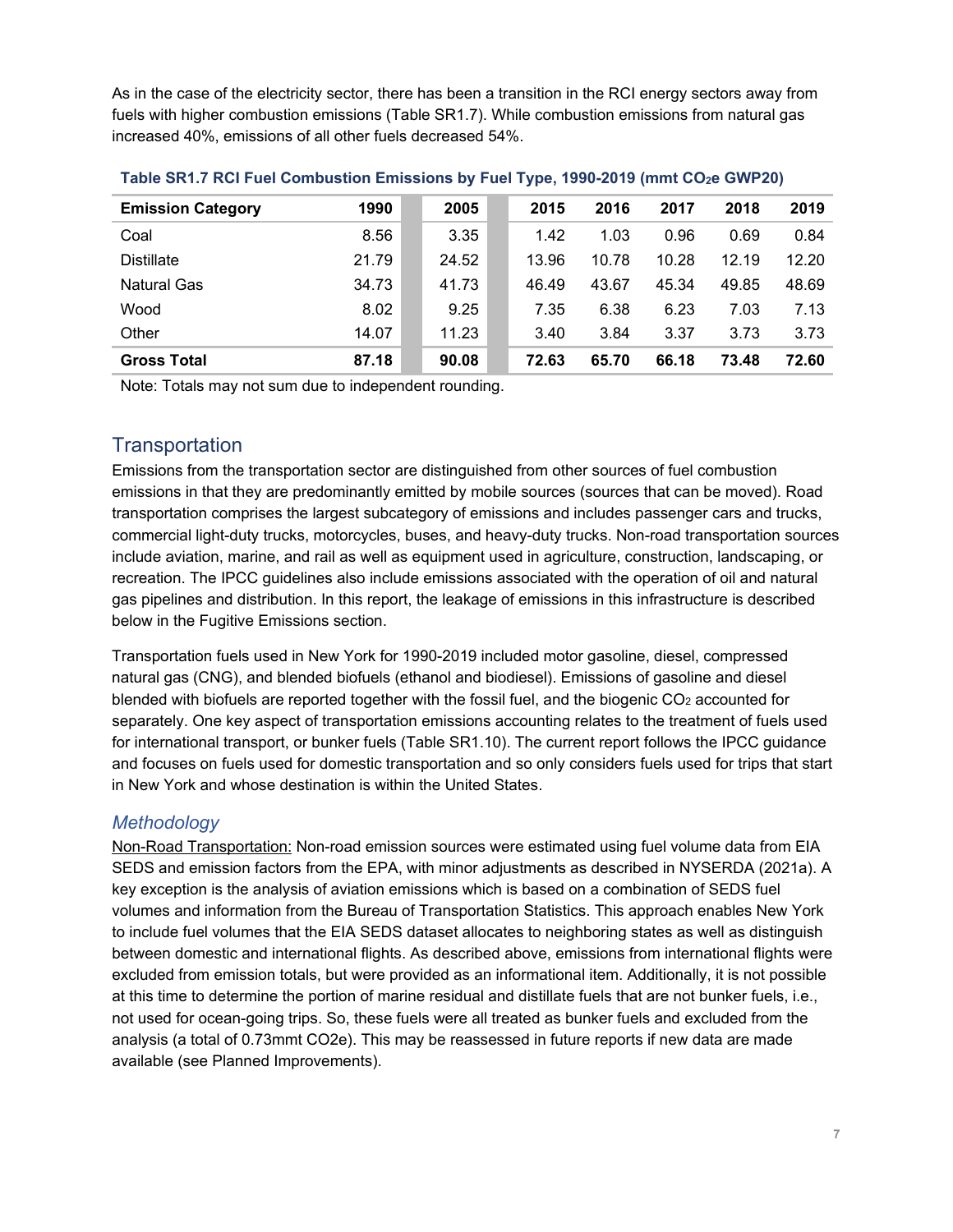Road Transportation: Road transportation emissions include two additional layers of complexity compared to other types of fuel combustion. The first is that the actual tailpipe emissions of methane and nitrous oxide from vehicles depends on the control technology used in those vehicles, which varies widely among vehicle makes and model years. Secondly, motor vehicles move easily across state borders and may contain fuels purchased in other states. The EIA SEDS dataset provides an estimate of fuels sold in New York, but not fuels purchased elsewhere that were combusted in New York. Given these complexities, it is not appropriate to use the EIA SEDS fuel volumes alone to estimate emissions from road transportation.

The U.S. EPA requires states to use the Motor Vehicle Emissions Simulator (MOVES) model for estimating air pollution emissions from "on-road" transportation. This model is also ideal for estimating statewide greenhouse gas emissions as it estimates tailpipe emissions based on total vehicle miles travelled (VMT), rather than fuel sales. DEC's MOVES modeling inputs are provided to the EPA's National Emissions Inventory (or "NEI", EPA 2021b). EPA then publishes emission estimates based on these inputs. These published emissions were used as the emission estimates for 2011 and 2014 while the emissions for 2017 were from DEC modeling of inputs submitted to EPA. 2017 is the most recent year of MOVES modeling by DEC. Emissions from 2017 were copied for 2018 and 2019, updated DEC modeling of these emissions is planned. Emission estimates for 1990 through 2010 were conducted by the NYSDERA contractor, ERG, and are further described in NYSERDA (2021a).

#### *Results*

Transportation is the largest source of fuel combustion emissions, which increased substantially since 1990. Road transportation emissions increased nearly 7mmt CO2e since 1990 or 12% (Table SR1.8) and represented 82% of transportation fuel combustion emissions and 17% of statewide total emissions in 2019. Non-road source emissions increased 4mmt or 41% since 1990. A little over half of non-road emissions are from aviation (56% in 2019). However, this does not include the additional 14.6mmt of emissions associated with international aviation (Table SR1.10) that were excluded from this analysis.

| <b>Emission Category</b>    | 1990  | 2005  | 2015  | 2016  | 2017  | 2018  | 2019  |
|-----------------------------|-------|-------|-------|-------|-------|-------|-------|
| Road                        | 55.98 | 69.80 | 67.50 | 65.13 | 62.75 | 62.75 | 62.75 |
| Non-Road                    | 9.93  | 11.71 | 13.75 | 13.57 | 13.49 | 13.43 | 13.98 |
| Aviation                    | 5.90  | 6.69  | 7.45  | 7.70  | 7.82  | 7.60  | 7.82  |
| Rail                        | 0.12  | 0.85  | 0.79  | 0.66  | 0.37  | 0.50  | 0.58  |
| Marine                      | 0.45  | 0.61  | 0.73  | 0.84  | 0.84  | 0.75  | 0.81  |
| <b>Other Transportation</b> | 3.20  | 3.00  | 3.06  | 3.07  | 3.10  | 3.13  | 3.40  |
| Pipeline                    | 0.26  | 0.56  | 1.73  | 1.31  | 1.36  | 1.45  | 1.38  |
| <b>Gross Total</b>          | 65.91 | 81.51 | 81.26 | 78.70 | 76.24 | 76.18 | 76.73 |

#### <span id="page-9-0"></span>Table SR1.8 Transportation Emissions, 1990-2019 (mmt CO<sub>2</sub>e GWP20)

Note: Totals may not sum due to independent rounding.

Given that the largest source of emissions is road transportation, it is not surprising that gasoline is also the fuel type associated with the highest level of emissions, or 69% of transportation fuel combustion emissions in 2019 (Table SR1.9). However, the growth of gasoline emissions is approximately the same as jet fuel (roughly 2mmt between 1990 and 2019, a 5% growth in gasoline, 33% growth in jet fuel), while diesel emissions grew by over 5mmt, almost 60% increase.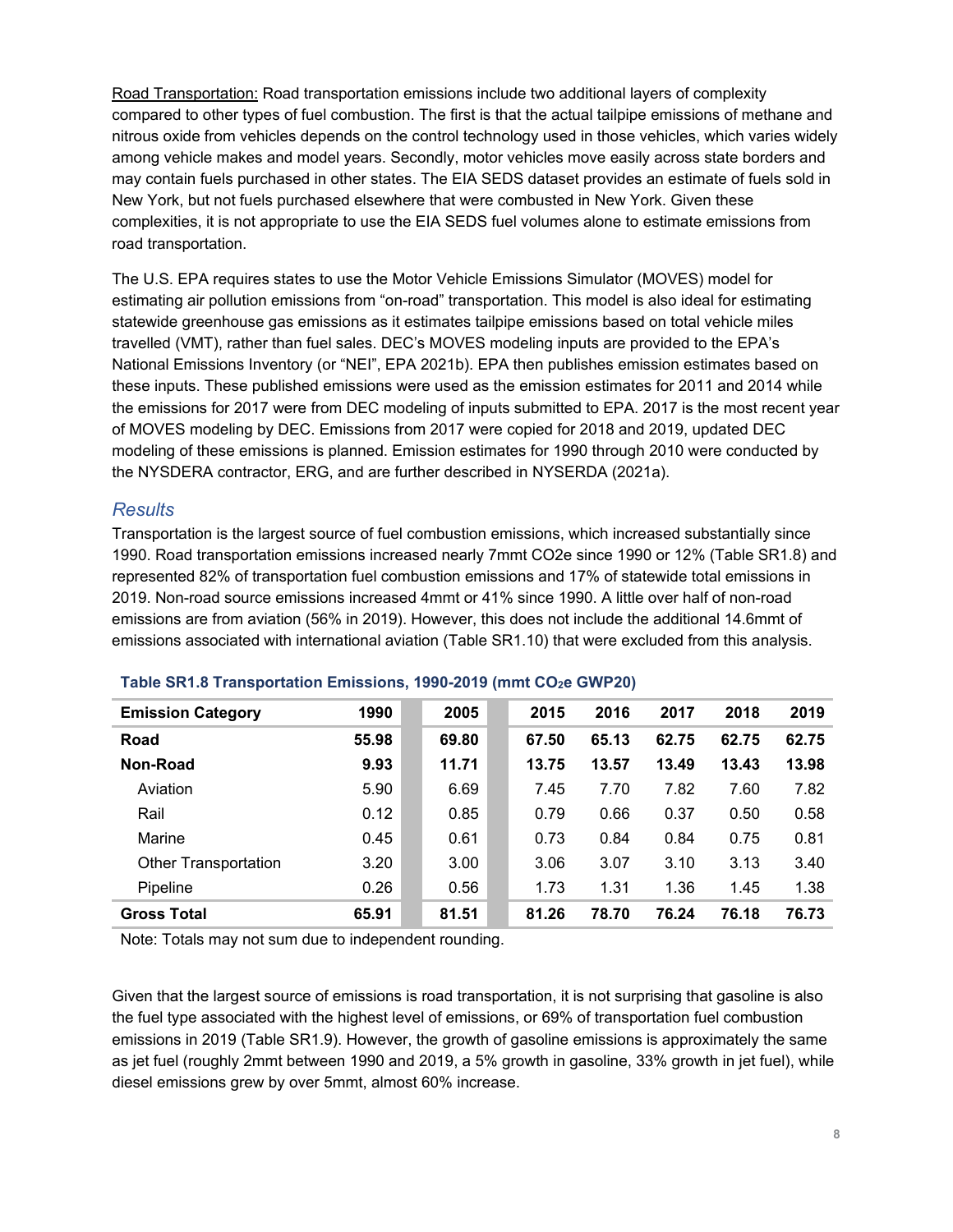| <b>Fuel Type</b>         | 1990      | 2005  | 2015  | 2016  | 2017  | 2018  | 2019  |
|--------------------------|-----------|-------|-------|-------|-------|-------|-------|
| <b>Aviation Gasoline</b> | 0.06      | 0.10  | 0.03  | 0.03  | 0.03  | 0.03  | 0.03  |
| <b>CNG</b>               | $\ddot{}$ | 0.16  | 0.25  | 0.26  | 0.08  | 0.08  | 0.08  |
| Diesel                   | 9.21      | 14.41 | 15.05 | 15.21 | 14.85 | 15.17 | 14.65 |
| Gasoline                 | 50.42     | 59.68 | 56.78 | 54.23 | 52.12 | 51.88 | 52.81 |
| Jet Fuel                 | 5.84      | 6.59  | 7.42  | 7.67  | 7.79  | 7.57  | 7.78  |
| <b>Natural Gas</b>       | 0.26      | 0.56  | 1.73  | 1.31  | 1.36  | 1.45  | 1.38  |
| <b>Residual Fuel</b>     | 0.12      | na    | na    | na    | na    | na    | na    |
| <b>Gross Total</b>       | 65.91     | 81.51 | 81.26 | 78.70 | 76.24 | 76.18 | 76.73 |

<span id="page-10-2"></span>**Table SR1.9 Transportation Emissions by Fuel Type, 1990-2019 (mmt CO2e GWP20)**

"+" less than 0.01mmt; "na" not applicable; Note: Totals may not sum due to independent rounding.

As described above, IPCC guidelines omit fuels used for international transport and these emissions were excluded from this analysis as well (Table SR1.10). As New York State receives a significant volume of the United States international travel and shipping, these emissions are significant.

#### <span id="page-10-3"></span>**Table SR1.10 Excluded Transportation Emissions, 1990-2019 (mmt CO2e GWP20)**

| <b>Emission Category</b>      | 1990  | 2005  | 2015  | 2016  | 2017  | 2018  | 2019  |
|-------------------------------|-------|-------|-------|-------|-------|-------|-------|
| Bunker (Aircraft)             | 11.58 | 8.25  | 13.68 | 14.52 | 15.15 | 14.57 | 14.55 |
| <b>Bunker (Marine Vessel)</b> | 0.60  | 2.63  | 2.91  | 1.97  | 1.32  | 1.33  | 0.71  |
| <b>Excluded Total</b>         | 12.18 | 10.89 | 16.58 | 16.49 | 16.46 | 15.90 | 15.26 |

Note: Totals may not sum due to independent rounding.

# <span id="page-10-0"></span>Petroleum Refining

The EIA SEDS dataset suggests that one refinery operated in New York in 1990 and ceased operations in 1991. Emissions for this facility were calculated for 1990 and 1991 by scaling national refinery emissions for those years to New York based on the state's crude oil distillation capacity. Emissions were estimated as  $0.01$ mmt CO<sub>2</sub>e for both 1990 and 1991.

## <span id="page-10-1"></span>Other Fossil Fuel Use

While the majority of emissions from fossil fuels are the result of fuel combustion or leakage, there are also emissions associated with other non-energy uses of fossil fuels. This includes emissions that might occur during the manufacturing or use of plastics, asphalt, or lubricants. Some of these uses result in longer term storage of carbon, rather than emissions. Nationwide, the EPA estimates that 38% of the carbon consumed in these uses is emitted as  $CO<sub>2</sub>$ .<sup>[3](#page-10-4)</sup> The IPCC guidelines include these other uses of fossil fuels in the Industrial Process and Product Use sector. This report follows the national greenhouse gas inventory, which includes these emissions in the energy sector (EPA 2021a).

<span id="page-10-4"></span><sup>&</sup>lt;sup>3</sup> EPA (2021a) 3.2 Carbon Emitted from Non-Energy Uses of Fossil Fuels (CRF Source Category 1A)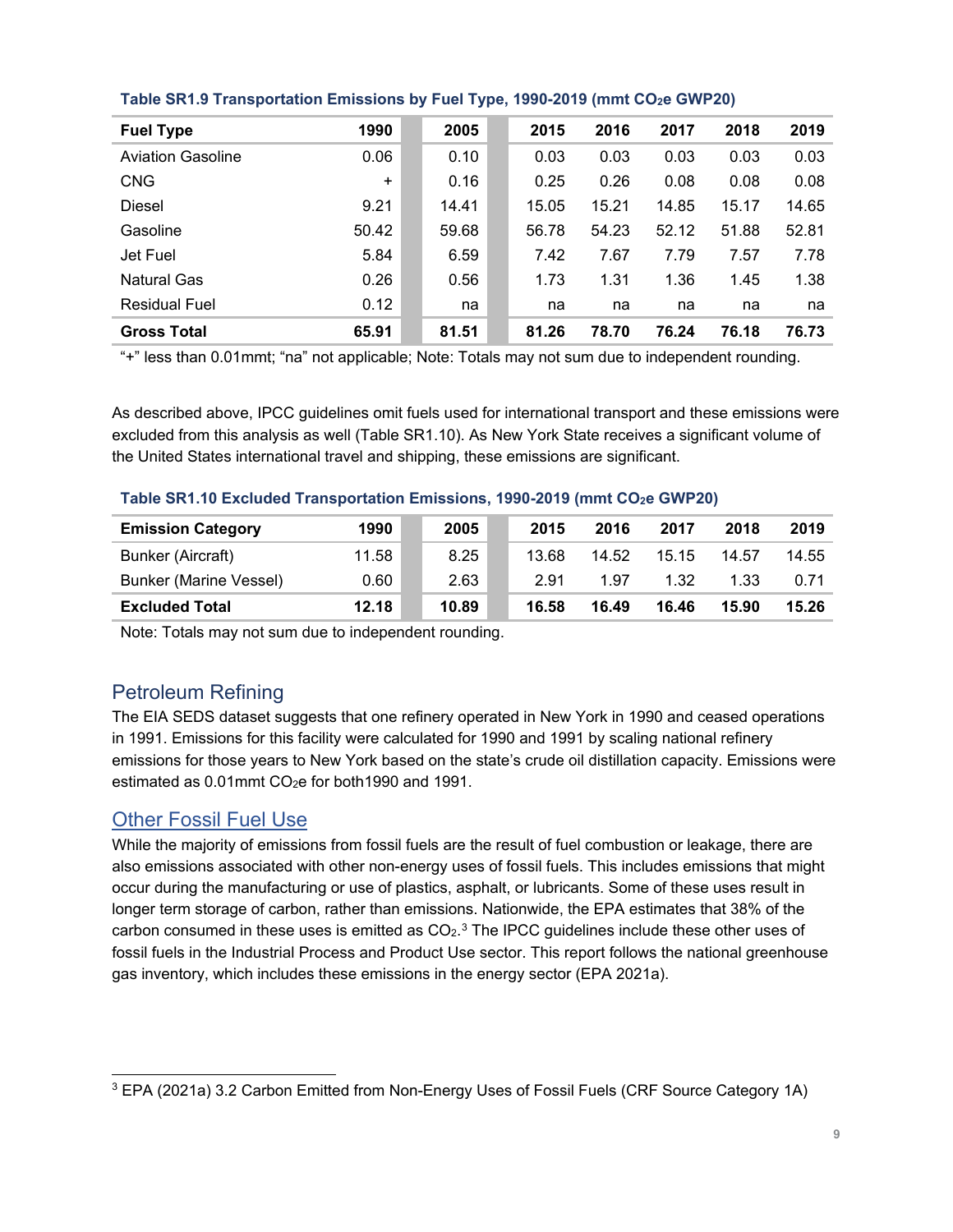# *Methodology*

The EIA SEDS dataset provides total fuel volumes, but an additional step is needed to determine how much fuel was likely to be used in New York for different products. The U.S. national inventory was used to determine the percentage of each type of fuel that was either combusted, used for other reasons that resulted in emissions, or not associated with emissions (i.e., stored) for each year in the time series (NYSERDA 2021a). For those fuel volumes that were determined to be used for other reasons that resulted in emissions, it is assumed that 100% of the carbon content was oxidized and released as  $CO<sub>2</sub>$ , and no CH4 or N2O emissions were produced.

#### *Results*

Although these non-combustion activities are not a major source of annual emissions, emissions declined 40% from 1990 to 2019, suggesting a reduction in the use of these fuels in New York State.

| <b>Fuel Type</b>                 | 1990 | 2005 | 2015 | 2016 | 2017 | 2018 | 2019 |
|----------------------------------|------|------|------|------|------|------|------|
| Lubricants                       | 0.88 | 0.75 | 0.61 | 0.59 | 0.54 | 0.52 | 0.48 |
| Special Naphthas                 | 0.22 | 0.10 | 0.18 | 0.17 | 0.16 | 0.15 | 0.15 |
| Miscellaneous Petroleum Products | 0.23 | 0.12 | 0.12 | 0.13 | 0.16 | 0.16 | 0.15 |
| <b>Natural Gas</b>               | 0.08 | 0.06 | 0.06 | 0.06 | 0.06 | 0.06 | 0.06 |
| Coal                             | 0.02 | 0.77 | 0.39 | 0.29 | 0.29 | 0.22 | 0.02 |
| Other Fuels                      | 0.13 | 0.47 | 0.09 | 0.09 | 0.07 | 0.08 | 0.08 |
| <b>Gross Total</b>               | 1.56 | 2.26 | 1.46 | 1.33 | 1.29 | 1.19 | 0.93 |

#### <span id="page-11-1"></span>**Table SR1.11 Emissions from Other Uses by Fuel Type, 1990-2019 (mmt CO2e GWP20)**

Note: Totals may not sum due to independent rounding.

# <span id="page-11-0"></span>Fugitive Emissions from Fossil Fuels

This IPCC category represents emissions associated with the intentional venting or unintentional leakage of emissions from oil and natural gas infrastructure in New York. This includes many individual sources from extraction, through the transmission and distribution system, and at the "customer side" or the final delivery location. As described in the *Summary Report*, governmental greenhouse gas inventories are "bottom-up" and attempt to catalogue annual emissions from all sources across a wide geographic area. The analysis of fugitive emissions in this section and in the Imported Fossil Fuels section below also considers "top-down" information, or data collected from sensors that are not associated with any specific emission source. Top-down information can complement bottom-up inventories and provide valuable points of comparison. Notably, the primary source of information for this report is NYSERDA (2021b), which is an updated version of the NYS Oil and Gas Methane Inventory from 2019. The estimate of current CH4 emissions increased 44% as that analysis was updated to reflect improved methodologies. This report applies a further consideration of potential fugitive emissions and higher emission rates for instate natural gas wells, as described in NYSERDA (2021a).

## *Methodology*

The underlying data and methodology used in this report are described in the NYS Oil and Gas Methane Inventory (NYSERDA 2021b) as supplemented by methods described in NYSERDA (2021a). These analyses will continue to be updated as new information is made available, which is likely to result in higher estimates of fugitive CH4 (see Planned Improvements). For these analyses, NYSERDA contracted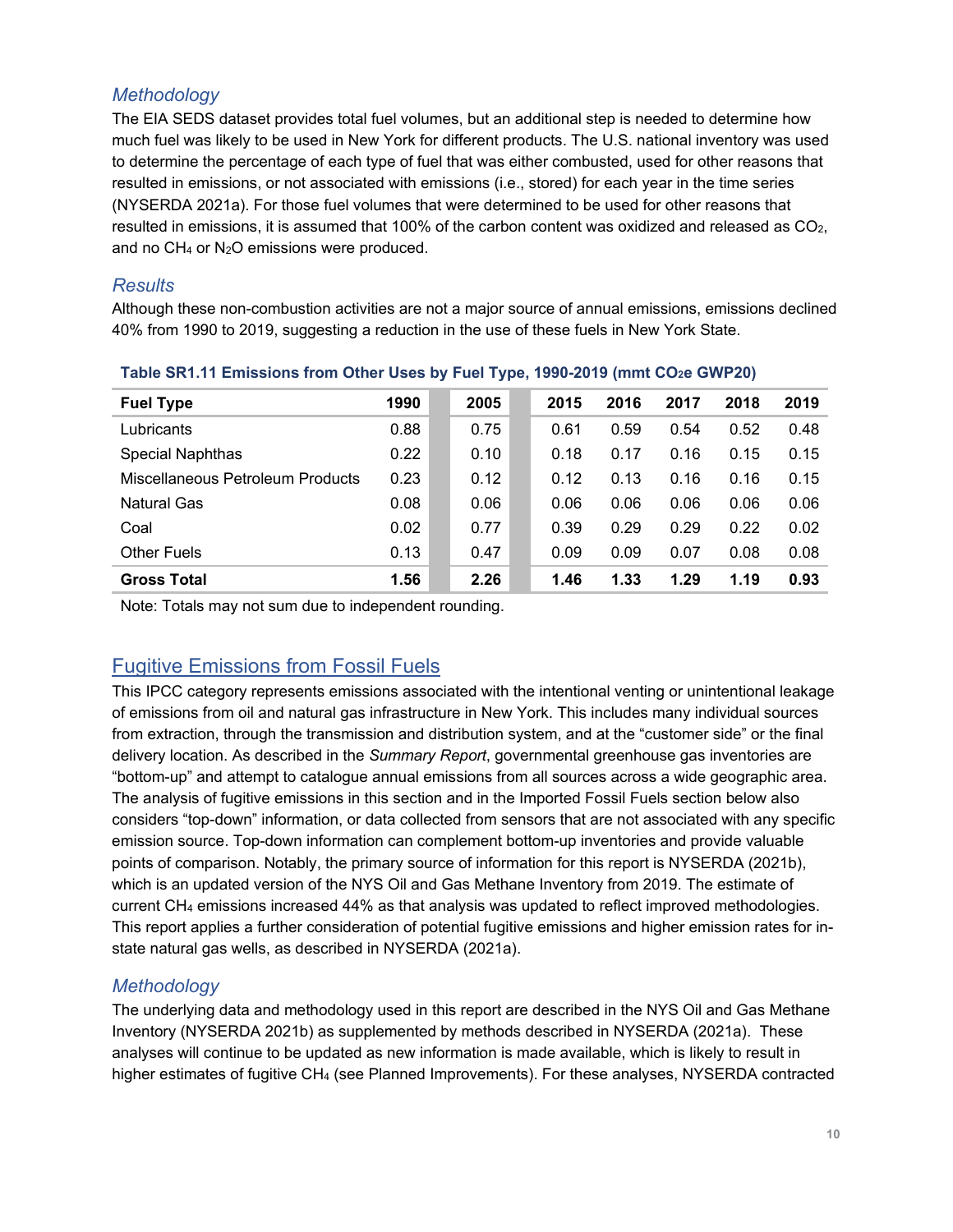with researchers at Abt Associates Inc. and Eastern Research Group and received technical support from DEC and other State agencies as well as from outside experts. DEC also hosted a public hearing in March 2021 to describe the analyses and take feedback on data sources and methodology. DEC continues to welcome feedback on this and any part of the current analyses.

# *Results*

Based on the analysis provided by NYSERDA (2021a, b) emissions in the oil and gas industry within New York has declined 18% since 1990 (Table SR1.12). However, emissions from this industry remain high, and were 3.6% of total emissions in 2019 despite providing a very small portion of fuel used in the state. This analysis was also used to generate upstream and downstream emission factors by fuel type for use by State agencies, as provided in the accompanying *Summary Report*.

| Gas                | 1990      | 2005  | 2015      | 2016  | 2017  | 2018   | 2019  |
|--------------------|-----------|-------|-----------|-------|-------|--------|-------|
| Carbon dioxide     | 0.02      | 0.04  | 0.04      | 0.05  | 0.07  | 0.09   | 0.17  |
| Methane            | 17.39     | 20.65 | 15.78     | 15.07 | 14.57 | 14.10  | 14.05 |
| Nitrous oxide      | $\ddot{}$ | $\pm$ | $\ddot{}$ | +     | ÷     | $\div$ | $\pm$ |
| <b>Gross Total</b> | 17.41     | 20.68 | 15.83     | 15.11 | 14.64 | 14.19  | 14.22 |

#### <span id="page-12-1"></span>**Table SR1.12 Oil and Gas Fugitive Emissions, 1990-2019 (mmt CO2e GWP20)**

"+" less than 0.01mmt; Note: Totals may not sum due to independent rounding.

# <span id="page-12-0"></span>Electricity Transmission

This IPCC category is typically included in the Industrial Process and Product Use sector but represents an emission source associated with energy systems. Emissions of sulfur hexafluoride ( $SF<sub>6</sub>$ ) are primarily the result of leaks emitted from electric system substations and switchgear. In addition to leaks,  $SF<sub>6</sub>$  can also be emitted during installation, servicing, and disposal of substations and switchgear. To address the high rate of SF<sub>6</sub> emissions in the 1990's, EPA established the Electric Power Systems Partnership, which resulted in a significant decline in annual emission rates nationwide.<sup>[4](#page-12-2)</sup> However, these systems are still the industry standard and new  $SF_6$  equipment continues to be installed.  $SF_6$  is one of the strongest known greenhouse gases and has an extremely stable molecular structure. This stability also means that  $SF<sub>6</sub>$ degrades slowly in the atmosphere, potentially affecting the earth's climate for thousands of years.

## *Methodology*

Per the U.S. EPA SIT, national emissions estimates were scaled to New York State using the ratio of New York State to U.S. electricity sales (MWh) with one notable adjustment. Based on feedback from EPA,  $SF<sub>6</sub>$  emissions were calculated separately for Consolidated Edison Inc. (ConEd), which historically represented a large share of U.S. emissions. Electricity sales attributable to ConEd were deducted from national and state totals and  $SF_6$  was estimated separately for ConEd. Publicly reported ConEd  $SF_6$ emissions were used, where available. For the earlier years of 1990-1995, the 1996 ratio of ConEd to total national emissions was applied to the annual U.S. emissions estimate.

<span id="page-12-2"></span><sup>4</sup> https://www.epa.gov/eps-partnership/eps-partnership-accomplishments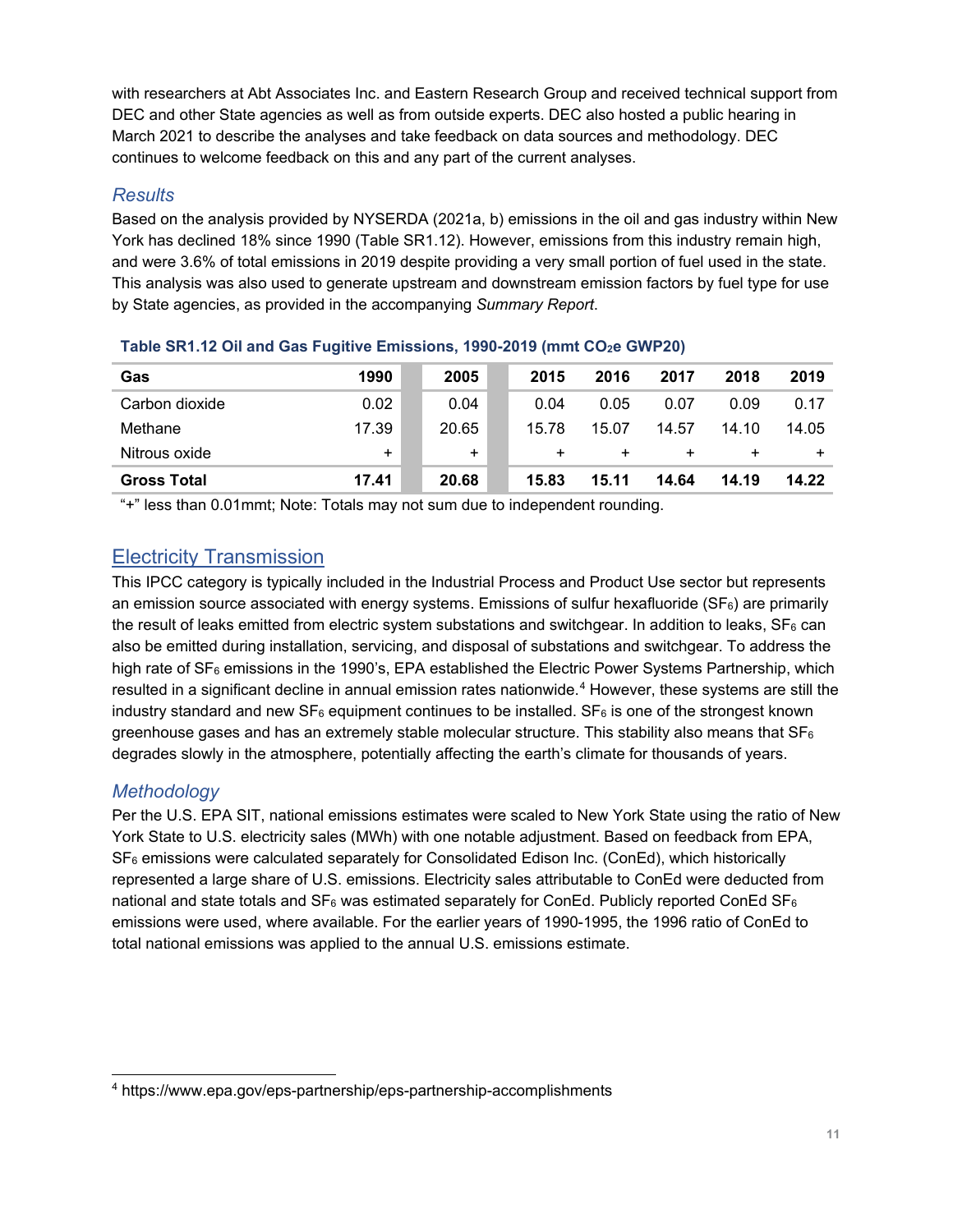## *Results*

Based on this assessment, emissions of  $SF_6$  were greatest in the early years of the time series and declined substantially. The emission rate has remained relatively flat in recent years, likely due to the servicing of existing equipment and the continuing installation of new  $SF<sub>6</sub>$  equipment across the state.

| <b>Emission Category</b>        | 1990 | 2005 | 2015 | 2016 | 2017 | 2018 | 2019 |
|---------------------------------|------|------|------|------|------|------|------|
| <b>Electricity Transmission</b> | 4.02 | 1.61 | 0.17 | 0.15 | 0.14 | 0.13 |      |
| <b>Gross Total</b>              | 4.02 | 1.61 | 0.17 | 0.15 | 0.14 | 0.13 | 0.13 |

#### <span id="page-13-2"></span>**Table SR1.13 Electricity Transmission SF6 Emissions, 1990-2019 (mmt CO2e GWP20)**

# <span id="page-13-0"></span>Out of State Energy Emissions

The CLCPA requires that this emissions report include two categories of emissions that occur outside of the State's jurisdictional boundaries and that are not typically included in governmental greenhouse gas accounting. These are emissions associated with imported electricity and with the "extraction and transmission" of imported fossil fuels (Table SR1.14). The IPCC guidelines do not include these emission categories and DEC is unaware of similar analyses in any governmental greenhouse gas report. However, the emission sources covered here may be included in reporting by the states in which they are located. National emission reports will not attribute these emissions to New York State or to facilities located in New York.

The data and methods used for these two analyses are described at a high level below and in greater detail in NYSERDA (2021a). In general, this analysis seeks to calculate the "upstream", out-of-state emissions associated with imported electricity and the fossil fuel volumes described in other sections of this report.

This report follows IPCC guidelines and excludes emissions from bunker fuels, or fuels used for international transport ("Excluded Transportation Emissions", Table SR1.14). This is explained in more detail in the Fuel Combustion section above. For this section, this means that this report excludes the upstream, out-of-state emissions for the volume of fuel that was used as a bunker fuel in New York.

| <b>Emission Category</b>                    | 1990   | 2005   | 2015   | 2016   | 2017   | 2018   | 2019   |
|---------------------------------------------|--------|--------|--------|--------|--------|--------|--------|
| Imported Electricity                        | 0.92   | 7.86   | 6.55   | 7.22   | 6.67   | 8.27   | 7.84   |
| Imported Fossil Fuels                       | 99.42  | 124.34 | 113.22 | 106.87 | 96.16  | 99.22  | 95.01  |
| <b>Gross Total</b>                          | 100.33 | 132.20 | 119.77 | 114.09 | 102.83 | 107.50 | 102.85 |
| <b>Excluded Transportation</b><br>Emissions | 3.19   | 3.00   | 4.67   | 4.60   | 4.56   | 4.23   | 4.05   |

#### <span id="page-13-3"></span>**Table SR1.14 Out of State Energy Emissions, 1990-2019 (mmt CO2e GWP20)**

Note: Totals may not sum due to independent rounding.

# <span id="page-13-1"></span>Imported Electricity

This emission category relates to the importing of electricity into New York that was generated at facilities outside of New York. The amount of power imported into New York in any given year is determined by a variety of factors that are beyond the scope of this report. Additionally, the types of technologies used to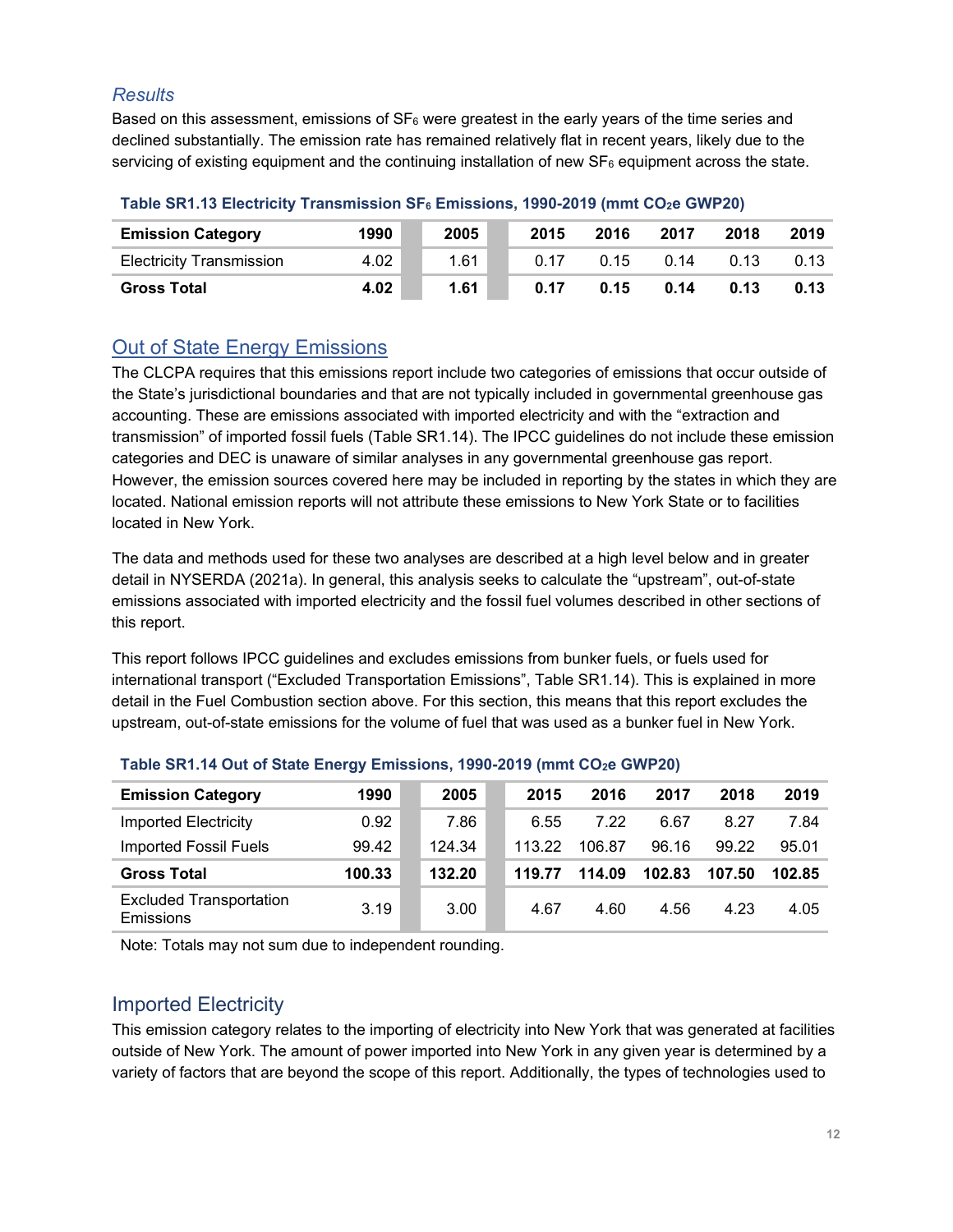generate electricity in other states and the emissions that result from that generation are also not subject to New York State's jurisdiction.

#### *Methodology*

The data and methodology used in this report are described in the accompanying report from NYSERDA (2021a). For this analysis, NYSERDA contracted with researchers at Eastern Research Group Inc. (ERG) and received technical support from DEC and other State agencies as well as from outside experts. DEC continues to welcome feedback on this and any part of the current analysis. This analysis included both net electricity imports from the surrounding regional electricity grids as well as imports from specific electricity generation units in New Jersey that are directly connected to New York's electricity grid.

## *Results*

Emissions of CO2, CH4, and N2O from imported electricity were very low in 1990 but have been greater than 6.5mmt per year since 2002. In other words, although emissions were higher in 2019 compared to 1990, this is not a new trend. Instead, emissions from imported electricity have stayed between 6.5 and 10.52mmt  $CO<sub>2</sub>e$  for almost twenty years, and below 8.3mmt  $CO<sub>2</sub>e$  for the last five years.

# <span id="page-14-0"></span>Imported Fossil Fuels

This category of emissions encompasses a wide variety of individual emission sources including those associated with the extraction of fuels, transport to refineries, the processing and blending of finished fuels, and then the transport of those fuels to the New York State border. This category does not include emission sources within New York State, as these are described in the other sections of this report. For comparison, the Fuel Combustion section above assessed the emissions resulting from the combustion of a certain volume of fuel. This Imported Fuels analysis estimated the emissions that occurred during extraction, production, and transmission or distribution of those fuels to New York. Just as the Fuel Combustion analysis applied a combustion emission factor to fuel volumes, this analysis calculated and then applied emission factors related to the upstream fuel cycle.

## *Methodology*

The data and methodology used in this section of the report are described in the accompanying technical documentation from NYSERDA (2021a). For that analysis, NYSERDA contracted with ERG and received technical support from DEC and other State agencies as well as from outside experts. DEC also hosted a public hearing in March 2021 to describe the analysis and take feedback on data sources and methodology. DEC continues to welcome feedback on this and any part of the current analysis.

The methodology used in this section of the report is unique because it encompasses a large, complex set of infrastructures that are not located in New York and are not subject to New York State laws or reporting requirements. There is also no comprehensive federal data source that can provide all of the necessary information. The closest source of information are lifecycle models, which attempt to estimate emissions associated with a product across all stages, from the extraction of raw materials through the final end-use of the product. However, lifecycle models are not updated annually and they may utilize information collected across multiple years. There is also no lifecycle analysis tool that will provide information specific to New York State. Instead, the research team used a combination of lifecycle models, historical emission and fuel data, and spatial information to reconstruct the full time series. NYSERDA (2021a) also describes approaches to assess sensitivities and address specific sources of uncertainty. For this report, DEC uses emission outputs from the "high sensitivity" approach, which represented the most precautionary approach and applies the highest emission factors.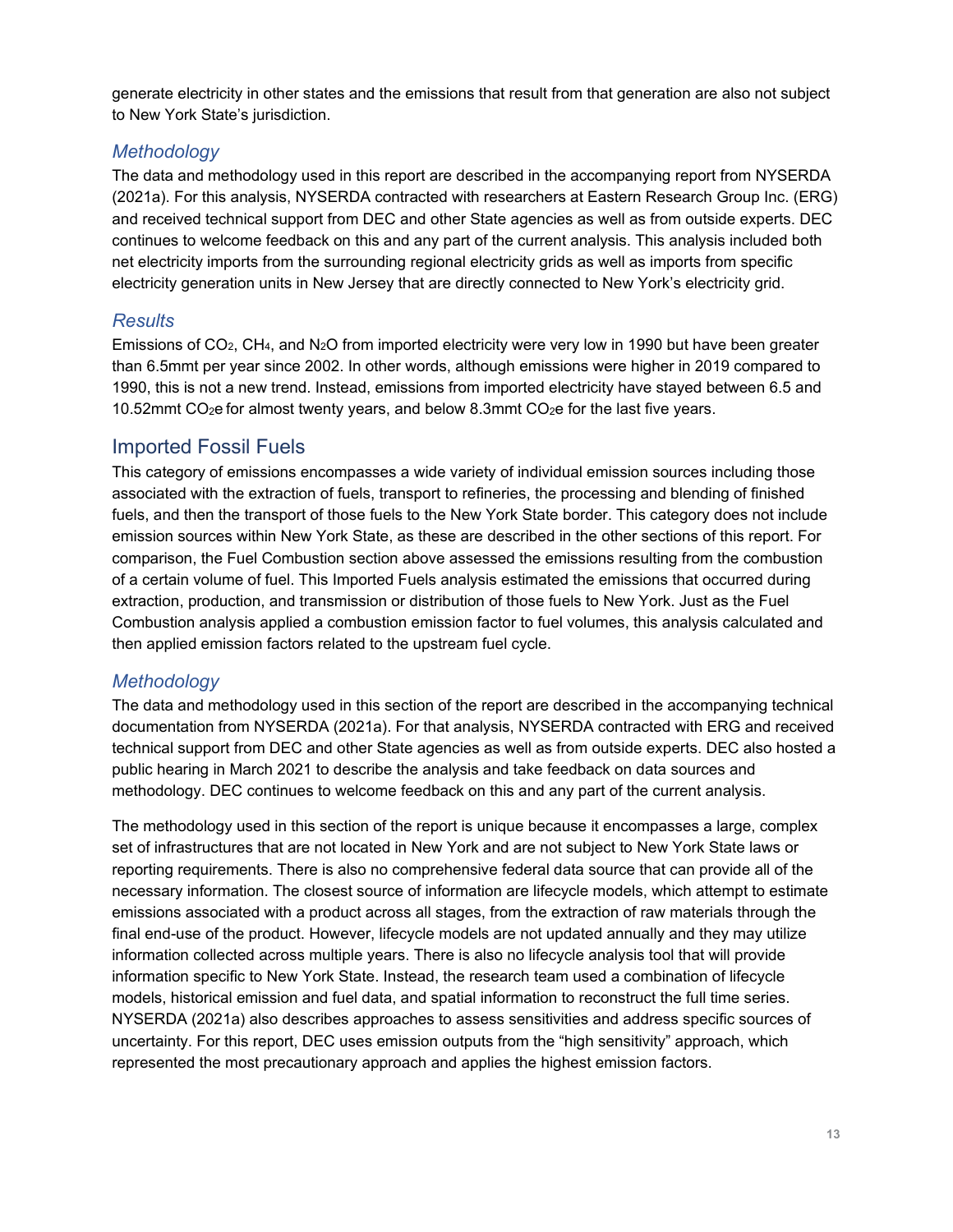#### *Results*

Emissions of CO<sub>2</sub>, CH<sub>4</sub>, and N<sub>2</sub>O from imported fossil fuels declined 4% since 1990 (Table SR1.15). The previous sections of this report described a trend away from fuels with higher combustion emissions such as coal towards those with lower combustion emissions such as natural gas. That trend in fuel use is also apparent in the emissions associated with imported fossil fuels, as upstream, out-of-state emissions associated with coal were reduced 95% while natural gas increased 29%. NYSERDA (2021a) provides additional background and supplemental information, including comparisons of aggregate emission rates associated with different fuel basins that provided fuel to New York. This analysis was also used to generate upstream emission factors by fuel type for use by State agencies, as provided in the accompanying *Summary Report*.

| <b>Fuel Type</b>   | 1990      | 2005   | 2015   | 2016   | 2017  | 2018  | 2019  |
|--------------------|-----------|--------|--------|--------|-------|-------|-------|
| <b>CNG</b>         | $\ddot{}$ | 0.16   | 0.21   | 0.22   | 0.05  | 0.04  | 0.04  |
| Coal               | 9.24      | 5.97   | 2.31   | 2.17   | 1.68  | 1.80  | 1.41  |
| Diesel/Distillate  | 10.83     | 10.83  | 10.83  | 10.83  | 10.83 | 10.83 | 10.83 |
| Gasoline           | 21.65     | 26.32  | 23.58  | 22.34  | 21.37 | 20.67 | 21.04 |
| Jet Fuel           | 1.52      | 1.78   | 2.06   | 2.12   | 2.14  | 2.00  | 2.06  |
| <b>Natural Gas</b> | 43.66     | 66.24  | 72.13  | 68.45  | 59.87 | 62.97 | 59.18 |
| <b>Other Fuels</b> | 12.52     | 13.03  | 2.08   | 0.74   | 0.22  | 0.90  | 0.45  |
| <b>Gross Total</b> | 99.42     | 124.34 | 113.22 | 106.87 | 96.16 | 99.22 | 95.01 |

#### <span id="page-15-1"></span>**Table SR1.15 Imported Fossil Fuel Emissions by Fuel Type, 1990-2019 (mmt CO2e GWP20)**

"+" less than 0.01mmt; Note: Totals may not sum due to independent rounding.

As discussed in the sections above, the IPCC guidelines omit fuels used for international transport, so the associated upstream, out of state emissions from those fuels has also been excluded from this analysis (Table SR1.16).

## <span id="page-15-2"></span>**Table SR1.16 Excluded Emissions by Fuel Type, 1990-2019 (mmt CO2e GWP20) Informational Purposes Only**

| <b>Emission Category</b> | 1990 | 2005 | 2015 | 2016 | 2017 | 2018 | 2019 |
|--------------------------|------|------|------|------|------|------|------|
| Diesel/Distillate        | 0.03 | 0.03 | 0.12 | 0.09 | 0.09 | 0.09 | 0.09 |
| Jet Fuel                 | 3.01 | 2.23 | 3.80 | 4.01 | 4.17 | 3.85 | 3.84 |
| <b>Residual Fuel</b>     | 0.14 | 0.74 | 0.75 | 0.49 | 0.30 | 0.29 | 0.12 |
| <b>Gross Total</b>       | 3.19 | 3.00 | 4.67 | 4.60 | 4.56 | 4.23 | 4.05 |

"+" less than 0.01mmt; Note: Totals may not sum due to independent rounding.

# <span id="page-15-0"></span>Planned Improvements

#### Fuel Combustion

The apportionment of SEDS fuel data to excluded bunker fuels is an area for future improvement. Fuel combustion emissions were estimated using SEDS data, but these data do not provide the share of fuels for international (bunker) trip use. Two areas of specific interest for improvement are marine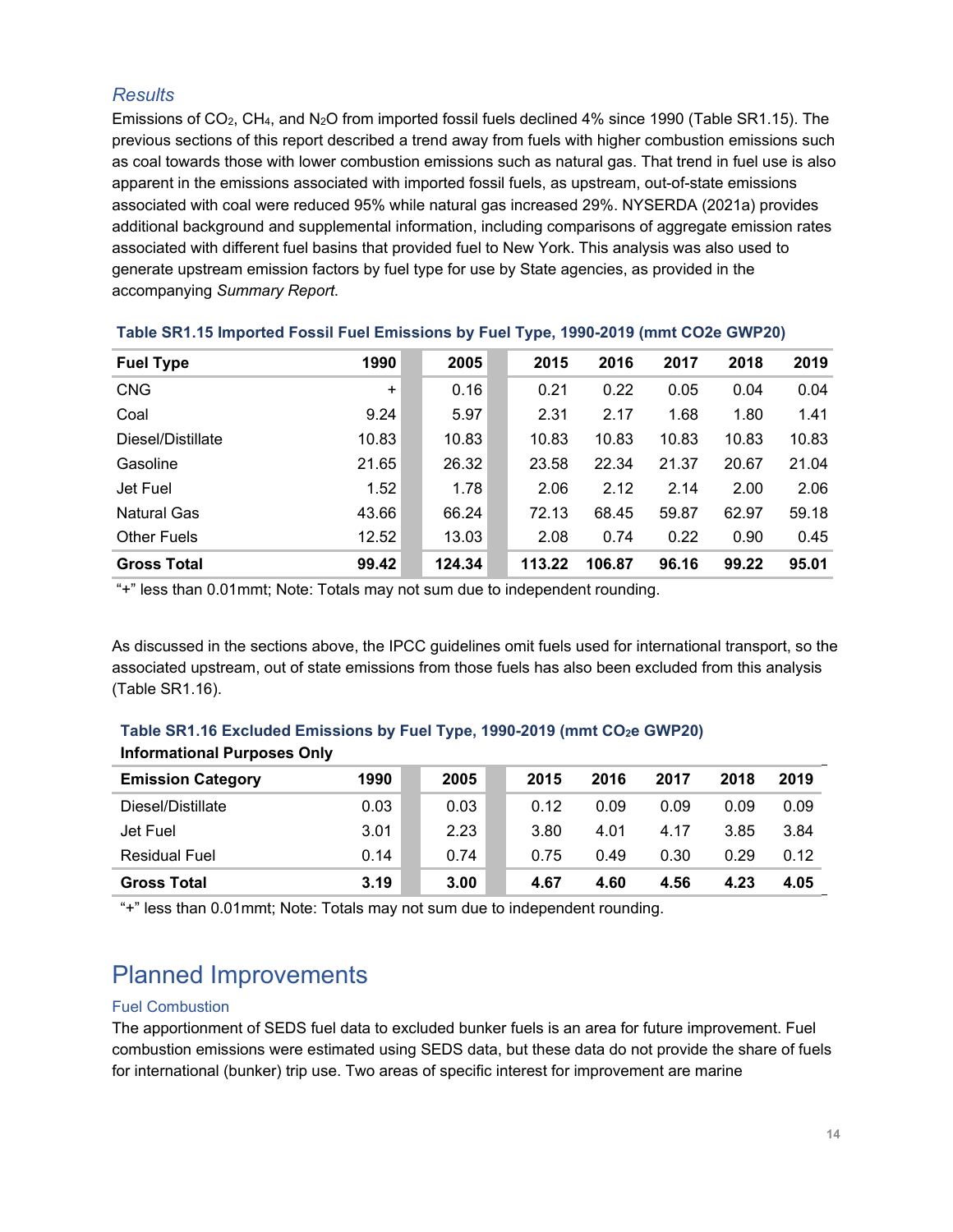diesel/distillate and airline jet fuel. Due to lack of information, marine diesel/distillate use is currently assigned entirely to bunker fuels. Information will be sought to determine the share of this fuel use being used domestically and include these emissions in the State gross total. Additional approaches to the apportionment of aviation jet fuel use will be evaluated. One of these approaches is the use Bureau of Transportation Statistics T-100 segment data to estimate emissions and fuel use.

#### Fugitive Emissions from Fossil Fuels

DEC and partners will continue to research and evaluate methods for reconciling bottom-up and top-down estimates of fugitive emissions. Some of the areas of potential future analysis are summarized in NYSERDA (2021b), including further evaluations of top-down measurements taken in New York State, as they become available, and expanding the scope of potential emission sources in commercial and industrial buildings. Further refinements to the analyses conducted in NYSERDA (2021a) may also result in improvements to the estimate of in-state fugitive emissions (Out of State Emissions, below).

#### Electricity Transmission

Current methodology relies on apportioning national electricity transmission  $SF<sub>6</sub>$  emissions to New York State. DEC may seek additional data on  $SF<sub>6</sub>$  use in electricity transmission equipment in New York State. Improved data will help refine emissions estimates for this category, as well as be more reactive to actions or policies designed to mitigate emissions.

#### Out of State Emissions

DEC will continue to refine the methodologies used to estimate upstream energy emissions, particularly from imported fossil fuels. This report represents the best available data and methods that could be used to produce an annualized inventory of sources relevant to New York State for the 1990-2019 time period. However, the measurement of emissions from the fuel system is an active area of research and any new and relevant information will be incorporated whenever possible. DEC welcomes feedback on alternative data and methods that may improve the accuracy of this assessment and the ability to identify and characterize emission sources outside of New York.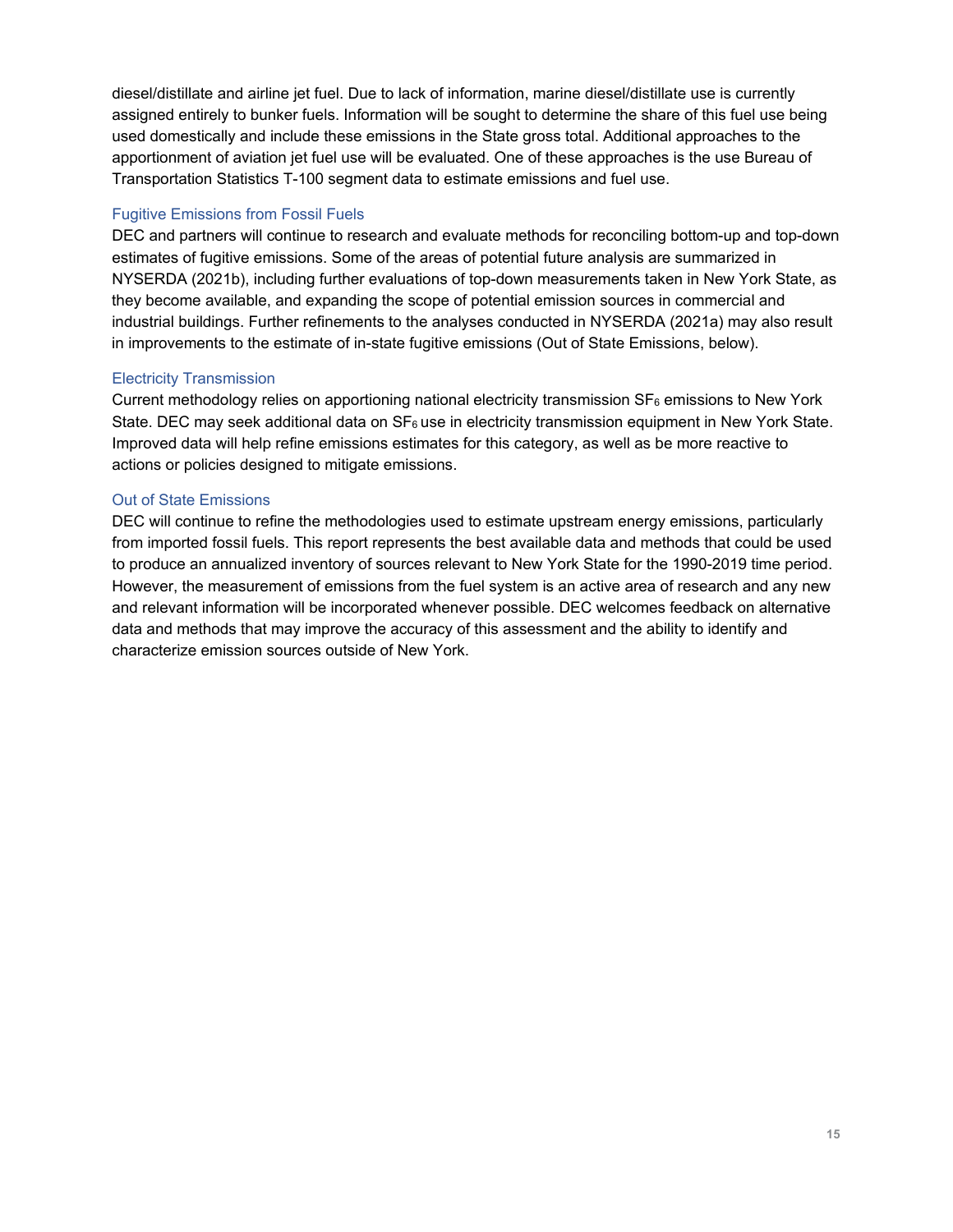# <span id="page-17-0"></span>Abbreviations

| btu               | <b>British thermal unit</b>                                  |
|-------------------|--------------------------------------------------------------|
| CH <sub>4</sub>   | Methane                                                      |
| <b>CHP</b>        | Combined heat and power                                      |
| <b>CLCPA</b>      | NYS Climate Leadership and Community Protection Act          |
| <b>CNG</b>        | Compressed natural gas                                       |
| CO <sub>2</sub>   | Carbon dioxide                                               |
| CO <sub>2</sub> e | Carbon dioxide equivalent                                    |
| <b>DEC</b>        | NYS Department of Environmental Conservation                 |
| <b>EIA</b>        | Energy Information Administration, U.S. Department of Energy |
| <b>EPA</b>        | U.S. Environmental Protection Agency                         |
| <b>GHG</b>        | Greenhouse gas                                               |
| <b>GWP</b>        | <b>Global Warming Potential</b>                              |
| <b>GWP100</b>     | 100-Year Global Warming Potential                            |
| GWP20             | 20-Year Global Warming Potential                             |
| <b>IPCC</b>       | Intergovernmental Panel on Climate Change                    |
| <b>LPG</b>        | Liquefied petroleum gas(es)                                  |
| mmt               | Million metric tons                                          |
| <b>MOVES</b>      | <b>Motor Vehicle Emission Simulator model</b>                |
| N <sub>2</sub> O  | Nitrous oxide                                                |
| <b>NA</b>         | Not applicable                                               |
| NEI               | <b>National Emissions Inventory</b>                          |
| <b>NYCRR</b>      | New York Codes, Rules and Regulations                        |
| <b>NYISO</b>      | New York Independent System Operator                         |
| <b>NYS</b>        | <b>New York State</b>                                        |
| <b>NYSERDA</b>    | NYS Energy Research and Development Authority                |
| RCI               | Residential, Commercial, Industrial                          |
| <b>SEDS</b>       | EIA State Energy Data System                                 |
| SF <sub>6</sub>   | Sulfur hexafluoride                                          |
| <b>SIT</b>        | <b>EPA State Inventory Tool</b>                              |